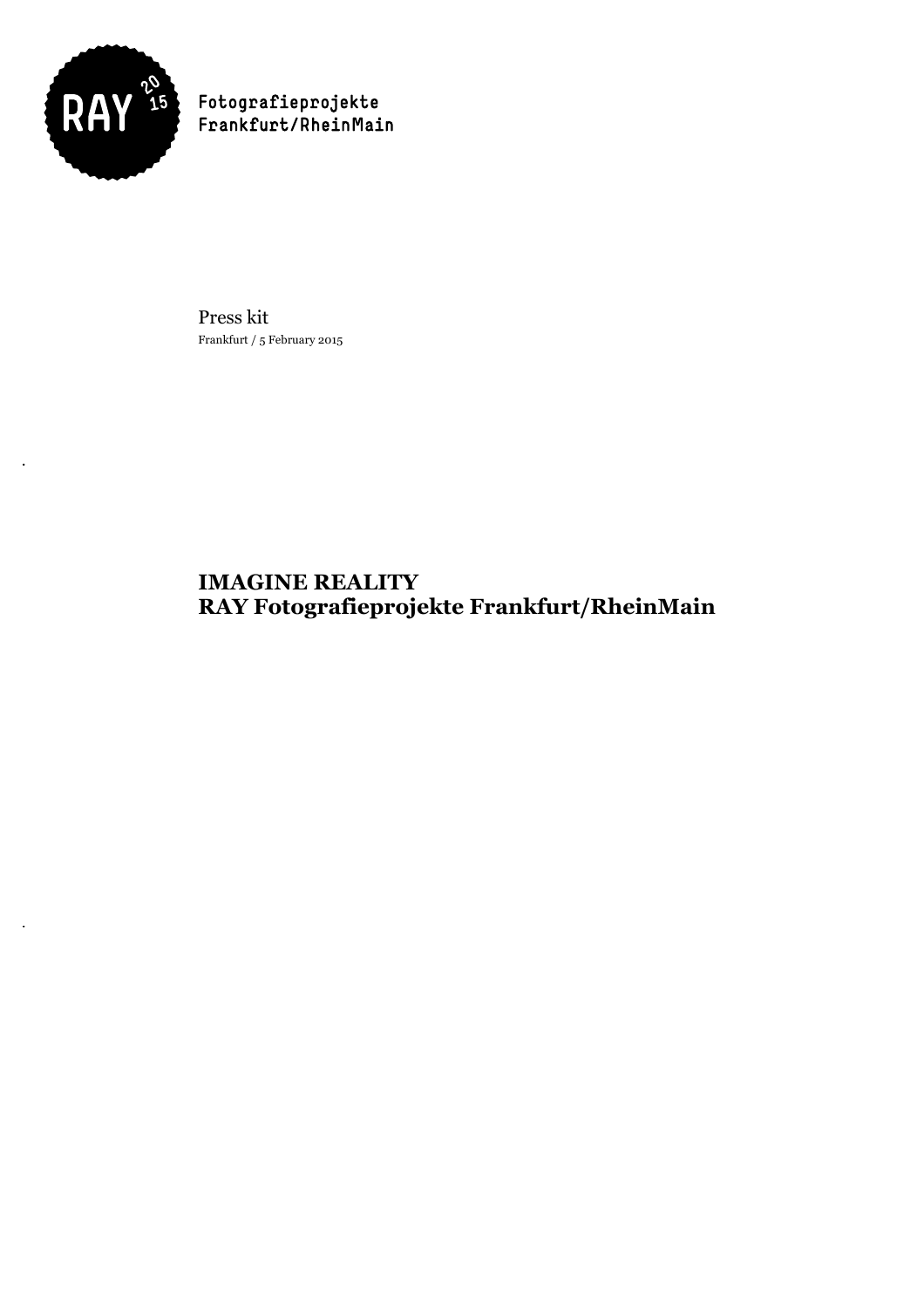

# **Table of Contents**

Frankfurt / 5 February 2015

| <b>IMAGINE REALITY</b><br>RAY 2015 Fotografieprojekte Frankfurt/RheinMain |    |
|---------------------------------------------------------------------------|----|
| <b>Press Release</b>                                                      | 2  |
| <b>IMAGINE REALITY</b>                                                    | 6  |
| RAY 2015 - main exhibition                                                |    |
| Introduction to the theme                                                 | 6  |
| <b>Artists</b>                                                            | 8  |
| Exhibition venues:                                                        | 9  |
| Fotografie Forum Frankfurt                                                |    |
| Museum Angewandte Kunst                                                   |    |
| MMK Museum für Moderne Kunst                                              |    |
| <b>IMAGINE REALITY</b>                                                    | 11 |
| RAY 2015 - Partner Projects                                               |    |
| ART FOYER - DZ BANK Kunstsammlung                                         | 11 |
| Darmstädter Tage der Fotografie (new production)                          | 12 |
| Deutsche Börse Photography Prize im MMK 3 des                             | 13 |
| MMK Museum für Moderne Kunst                                              |    |
| Frankfurter Kunstverein (new production)                                  | 14 |
| Kunst- und Kulturstiftung Opelvillen Rüsselsheim<br>(new production)      | 15 |
| Marta Hoepffner-Gesellschaft für Fotografie e.V.                          | 16 |
| im Stadtmuseum Hofheim (new production)                                   |    |
| Museum Wiesbaden (new production)                                         | 17 |
| NKV Nassauischer Kunstverein Wiesbaden                                    | 18 |
| (new production)                                                          |    |
| Initiator, support and media partners                                     | 19 |
| Kulturfonds Frankfurt RheinMain                                           | 20 |
| <b>Team/Imprint</b>                                                       | 21 |
| Information for journalists/service                                       | 22 |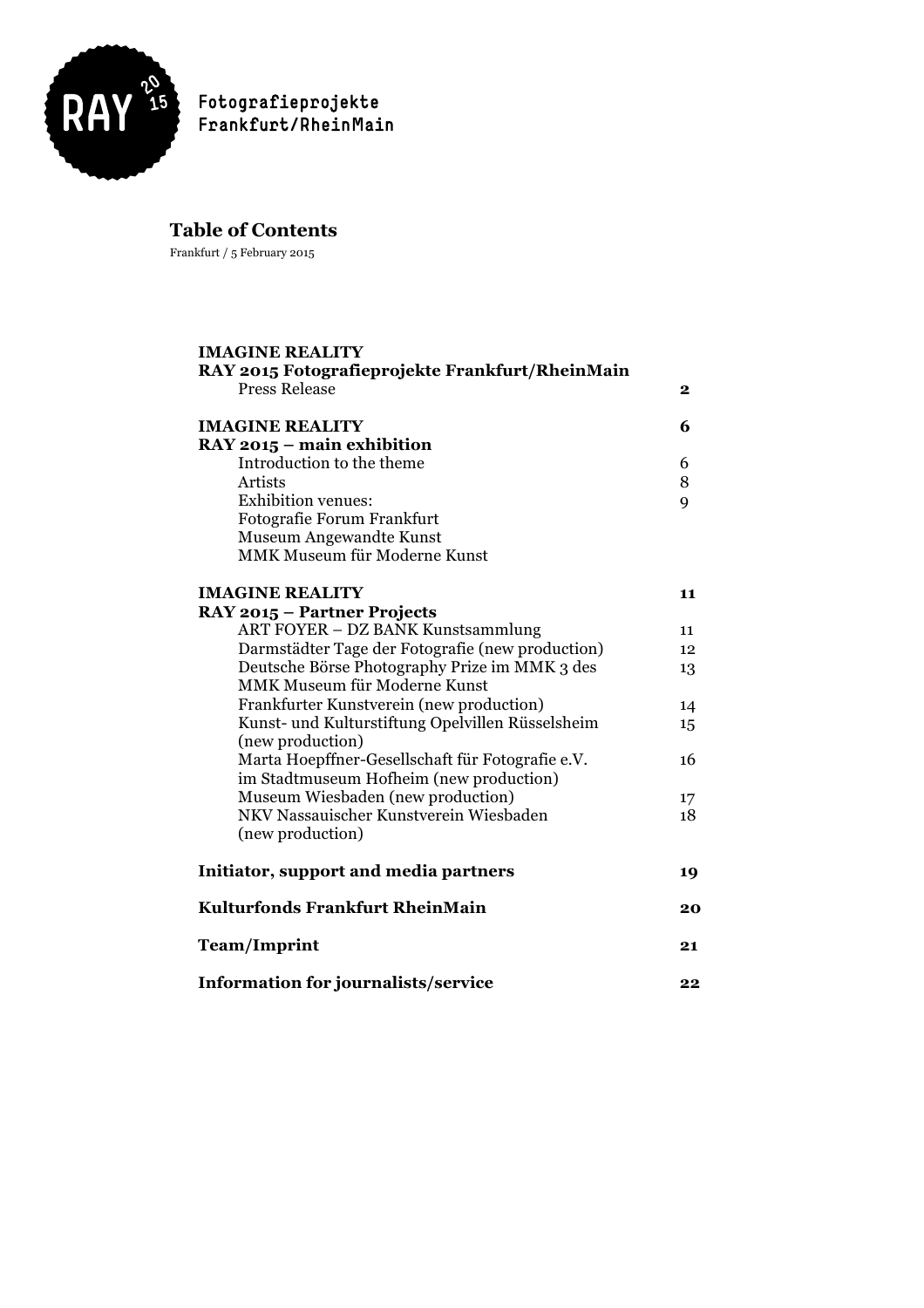

Press Release 5 February 2015

# **IMAGINE REALITY RAY 2015 Fotografieprojekte Frankfurt/RheinMain**

For decades a considerable number of collections and institutions in Frankfurt and the region have put special emphasis on the medium of photography. This extraordinary concentration set the stage for the RAY Fotografieprojekte Frankfurt/RheinMain, which premiered in 2012 and will continue as a triennial this summer. RAY 2015 brings together over 30 artists, 12 institutions and 12 curators. This unique collaboration makes the focus of this region visible and strengthens it on an international level.

From June 20, to September 20, 2015 the RAY Fotografieprojekte Frankfurt/RheinMain will present outstanding positions of contemporary photography in Frankfurt and the Rhein-Main region. The core of this extensive program consists of the main exhibition and partner projects. The main exhibition **IMAGINE REALITY** will be shown collectively at the **Fotografie Forum Frankfurt**, the **Museum Angewandte Kunst** and the **MMK Museum für Moderne Kunst Frankfurt am Main**. Together with **six further partner institutions** in Frankfurt and the region, RAY 2015 focuses on images of subjective and staged realities.

Dr. Helmut Müller, CEO of Kulturfonds Frankfurt RheinMain says about the project: "Following the initiative of the Kulturfonds Frankfurt RheinMain, the RAY Fotografieprojekte Frankfurt/RheinMain was created in 2010. Its first edition was a widely recognized national and international success. The intense collaboration between these important institutions and collections that promote the medium of photography will once again strengthen Frankfurt and the RheinMain region as an influential epicenter of photography and broaden its recognition on an international level. It is already clear that 2015 will be another great leap in the continuing success story of RAY."

Curators of the partner institutions and collections are again developing the central exhibition of RAY 2015: "as directors and curators of these institutions, we are very happy to be sitting at one table again, in order to work on a first class, international program. Now we can firmly establish the RAY Fotografieprojekte Frankfurt/RheinMain as a triennial in the international and regional cultural landscape" says Anne-Marie Beckmann, curator of the Art Collection Deutsche Börse, on behalf of the RAY curatorial team.

In its second edition, the international triennial RAY 2015 sets a special focus on **new artistic productions**. The productions commissioned by RAY 2015 are developed in close collaboration between the artists and the curators and linked to the theme of the main exhibition **IMAGINE REALITY.** They will be presented within the central exhibition as well as in the partner institutions in Frankfurt and the region, partly complimenting solo exhibitions by the selected artists. Thus RAY 2015, on the initiative of the Kulturfonds Frankfurt RheinMain not only combines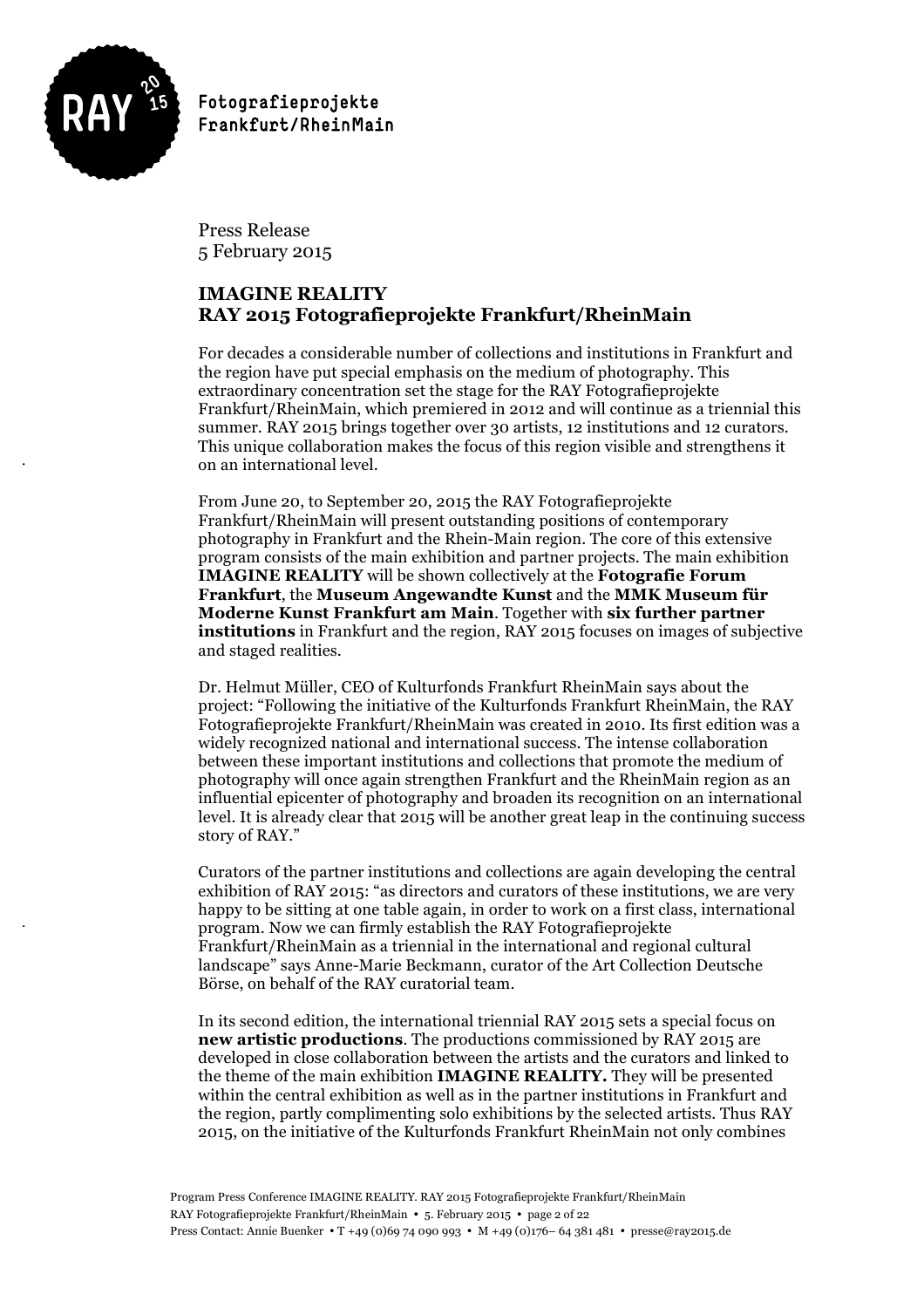

the competence of the partners in the region but also strengthens its sustainability through the promotion of new productions.

Further partners in Frankfurt and the region include the **Frankfurter Kunstverein**, the **Kunst- und Kulturstiftung Opelvillen Rüsselsheim,** the **Marta Hoepffner-Gesellschaft für Fotografie** and the **Darmstädter Tage der Fotografie.** The **Frankfurter Kunstverein** is planning a new production alongside a comprehensive exhibition of works by the American artist **Trevor Paglen** (\*1974). The **Kunst- und Kulturstiftungtiftung Opelvillen Rüsselsheim** will once again be an active partner, featuring new works by the artist **Jörn Vanhöfen** (\*1961). **Sascha Weidner** (\*1975) will be on show with two new works at the **Marta Hoepffner-Gesellschaft für Fotografie e.V.** in the **Stadtmuseum Hofheim.** The **Darmstädter Tage der Fotografie** will present a site-specific work, developed by the artist **Georges Rousse** (\*1947).

In 2015, RAY is extending its reach to Wiesbaden for the first time with two projects: The **NKV Nassauischer Kunstverein Wiesbaden** will showcase a new installment of the video piece "Me in Me" (2013) by the Berlin-based Singapore artist **Ming Wong** (\*1971). The German photographer **Nicole Ahland** (\*1970) will complete a new room series for the **Museum Wiesbaden**.

Further new productions by renowned international artists such as **Barbara Breitenfellner** (\*1969), **David Claerbout** (\*1969)**, Kathrin Sonntag** (\*1981)**, Jan Tichy** (\*1974) and the artist duo **Gusmão & Paiva** (\*1979/\*1977) will be included in the main exhibition **IMAGINE REALITY** on display at the Fotografie Forum Frankfurt, the Museum Angewandte Kunst and the MMK Museum für Moderne Kunst Frankfurt am Main.

Professor Dr. Felix Semmelroth, Councilor of Cultural Affairs of the City of Frankfurt, comments: "The Kulturfonds Frankfurt RheinMain supports a remarkable initiative with RAY 2015 that rests on a well-established and international focus specific to Frankfurt. High-quality photography collections and exhibition projects show that photography and Frankfurt fit together perfectly. I am even more pleased about more partners and venues joining after the success of 2012. When we present ourselves as the city of Frankfurt beyond the city limits together with Wiesbaden, Rüsselsheim, Darmstadt, Hofheim and further more, then it is clear that RAY is more than the sum of its singular parts!"

Moreover, RAY 2015 is working with the three most significant corporate collections in the Rhein-Main region. This year, the finalists of the Deutsche Börse Photography Prize 2015 will be presented at the MMK 3 of the MMK Museum für Moderne Kunst Frankfurt am Main during RAY 2015. The Deutsche Börse Photography Prize is an annual award established in 1997 by The Photographers' Gallery, London who has been in partnership with the Deutsche Börse Group since 2005. The DZ BANK Kunstsammlung is also represented with an exhibition in its ART FOYER. The Deutsche Bank AG is supporting a new production by the Portuguese artist duo Gusmão & Paiva that will be on display at the MMK Museum für Moderne Kunst.

RAY 2015 is also collaborating with students of the h\_da Hochschule Darmstadt, the HFG Hochschule für Gestaltung Offenbach, the Hochschule Rhein-Main and the Staatliche Akademie der Bildenden Künste – Städelschule: Planned are an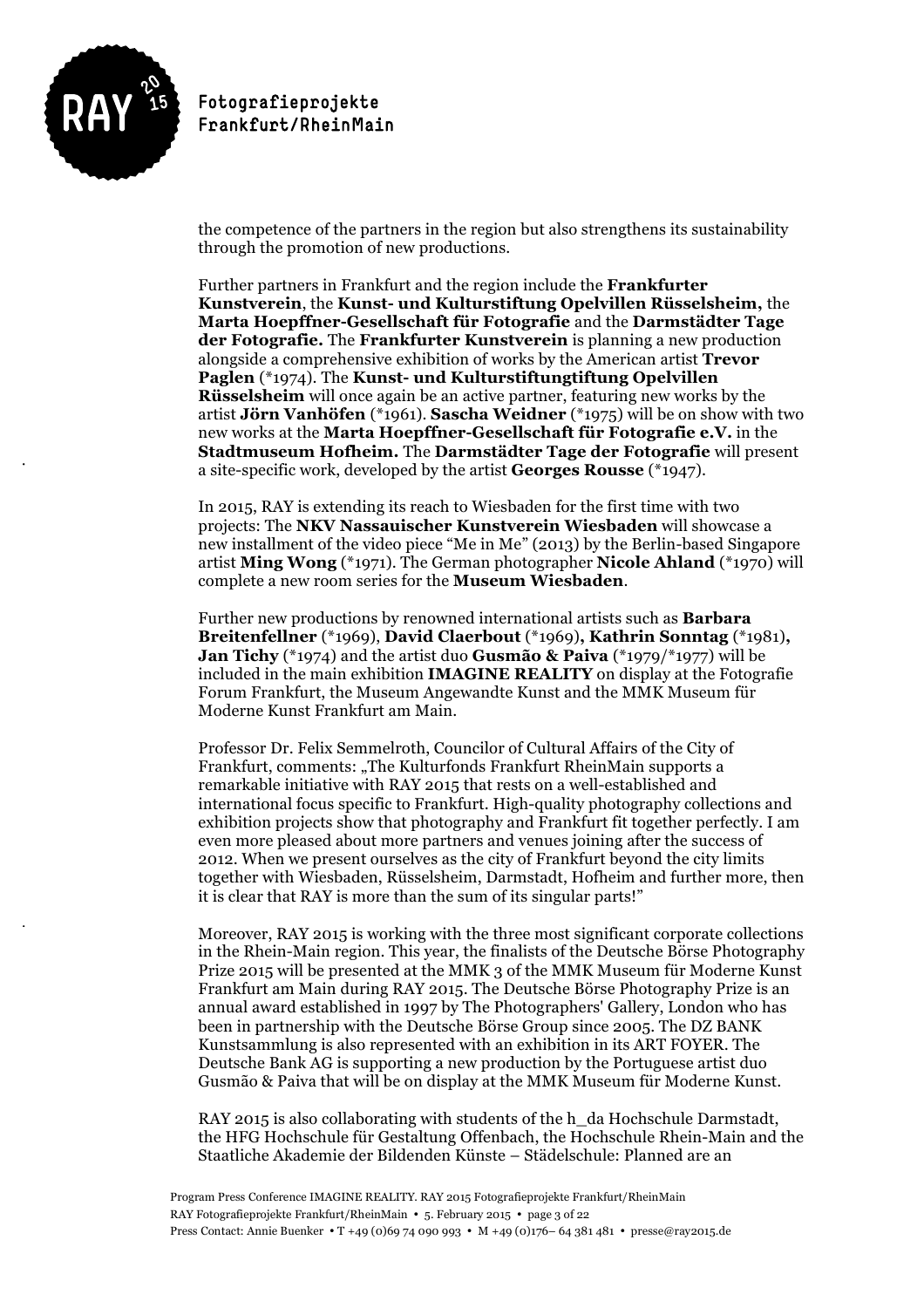

exhibition and a symposium. Additionally, the photography triennial RAY 2015 will be accompanied by an extensive education program with guided tours, workshops and lectures.

#### **Artists**

#### **IMAGINE REALITY RAY 2015 Fotografieprojekte Frankfurt/RheinMain**

Nicole Ahland (\*1970 DE), Sonja Braas (\*1968 DE/US), Barbara Breitenfellner (\*1969 AT), Sophie Calle (\*1953 FR), David Claerbout (\*1969 BE), Jonas Dahlberg (\*1970 SE), Cristina de Middel (\*1975 ES), Klaus Elle (\*1954 DE), Jan Paul Evers (\*1982 DE), Lucas Foglia (\*1983 US), Joan Fontcuberta (\*1954 ES), João Maria Gusmão & Pedro Paiva (\*1979/\*1977 PT), Beate Gütschow (\*1970 DE), Barbara Kasten (\*1936 US), Annette Kelm (\*1975 DE), Cinthia Marcelle (\*1974 BR), Maix Mayer (\*1960 DE), Abelardo Morell (\*1948 CU/US), Sanaz Mazinani (\*1978 IR/CA), Yamini Nayar (\*1975 US), Hans Op de Beeck (\*1969 BE), Trevor Paglen (\*1974 US), Miguel Rio Branco (\*1946 BR), Georges Rousse (\*1947 FR), Viviane Sassen (\*1972 NL), Kathrin Sonntag (\*1981 DE), Simon Starling (\*1967 GB), Anoek Steketee (\*1974 NL), John Stezaker (\*1949 GB), Jan Tichy (\*1974 CZ/US), Jörn Vanhöfen (\*1961 DE), Sascha Weidner (\*1975 DE), Ming Wong (\*1971 SG), Wolfgang Zurborn (\*1956 DE).

### **Commissions**

### **Main exhibition**

Barbara Breitenfellner (\*1969 AT), David Claerbout (\*1969 BE), João Maria Gusmão & Pedro Paiva (\*1979/\*1977 PT), Beate Gütschow (\*1970 DE), Kathrin Sonntag (\*1981 DE), Jan Tichy (\*1974 CZ/US).

### **Partner projects**

Nicole Ahland (\*1970 DE), Trevor Paglen (\*1974 US), Georges Rousse (\*1947 FR), Jörn Vanhöfen (\*1961 DE), Sascha Weidner (\*1975 DE), Ming Wong (\*1971 SG).

### **Curators**

### **Main exhibition**

Anne-Marie Beckmann (Art Collection Deutsche Börse), Peter Gorschlüter (MMK Museum für Moderne Kunst), Jule Hillgärtner (Kunstverein Braunschweig) Alexandra Lechner (Darmstädter Tage der Fotografie), Celina Lunsford (Fotografie Forum Frankfurt) and Matthias Wagner K (Museum Angewandte Kunst).

### **Partner Projects**

Eva Eicker (Deutsche Börse Photography Prize), Peter Forster (Museum Wiesbaden), Elke Gruhn (NKV Nassauischer Kunstverein Wiesbaden), Beate Kemfert (Kunst- und Kulturstiftung Opelvillen Rüsselsheim), Christina Leber (DZ BANK Kunstsammlung), Franziska Nori (Frankfurter Kunstverein) and Gregor Schuster (Darmstädter Tage der Fotografie).

RAY 2015 is an initiative of Kulturfonds Frankfurt RheinMain and a collaboration between Art Collection Deutsche Börse, Darmstädter Tage der Fotografie,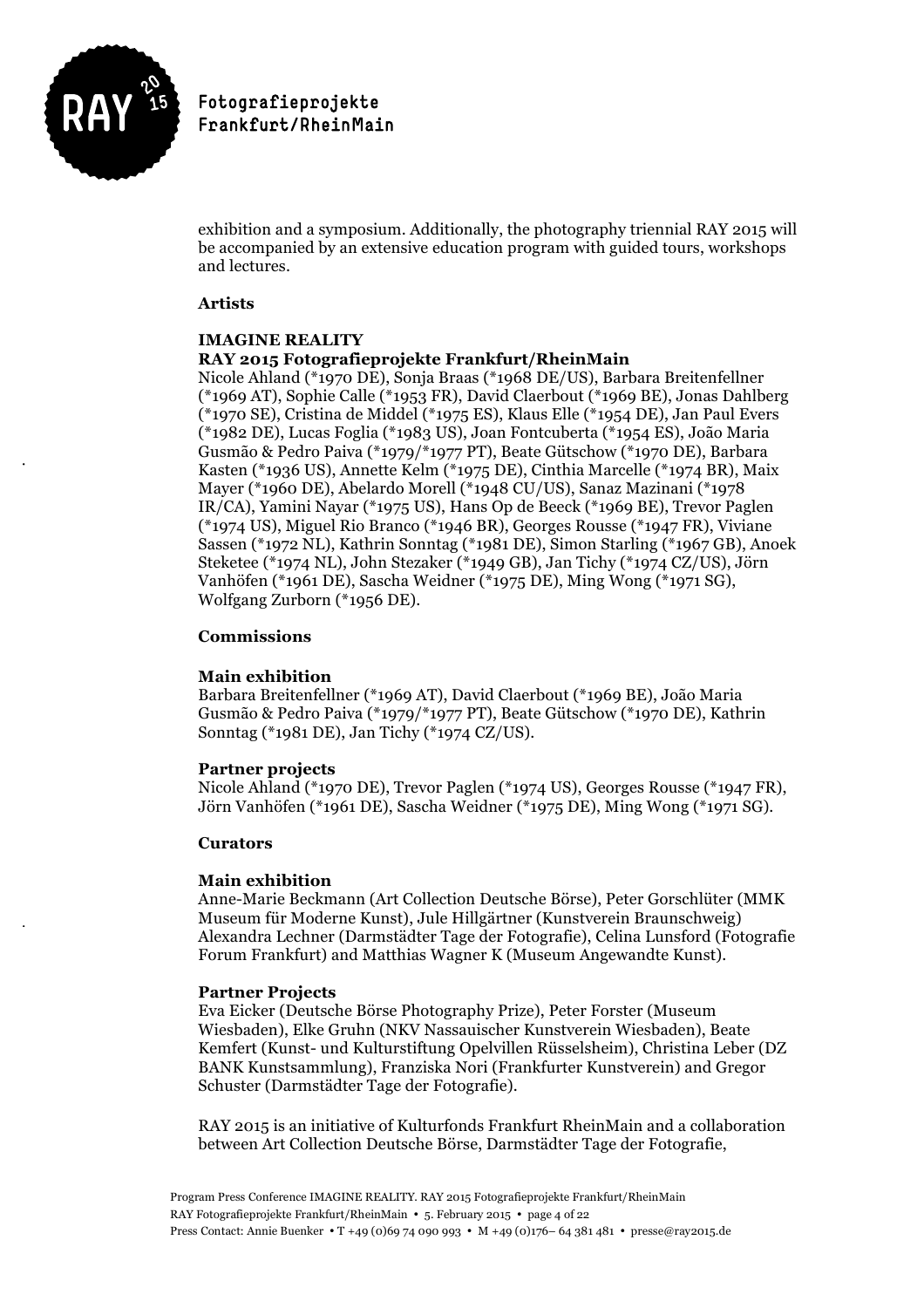

Sammlung Deutsche Bank, DZ BANK Kunstsammlung, Fotografie Forum Frankfurt, Frankfurter Kunstverein, Marta Hoepffner-Gesellschaft für Fotografie e.V./Stadtmuseum Hofheim, Museum Angewandte Kunst, MMK Museum für Moderne Kunst Frankfurt am Main, Museum Wiesbaden, NKV Nassauischer Kunstverein Wiesbaden and Stiftung Opelvillen Rüsselsheim.

**RAY 2015 press conference and preview Friday, 19 June 2015, 11 am at MMK Museum für Moderne Kunst Frankfurt am Main** Domstraße 11, 60311 Frankfurt am Main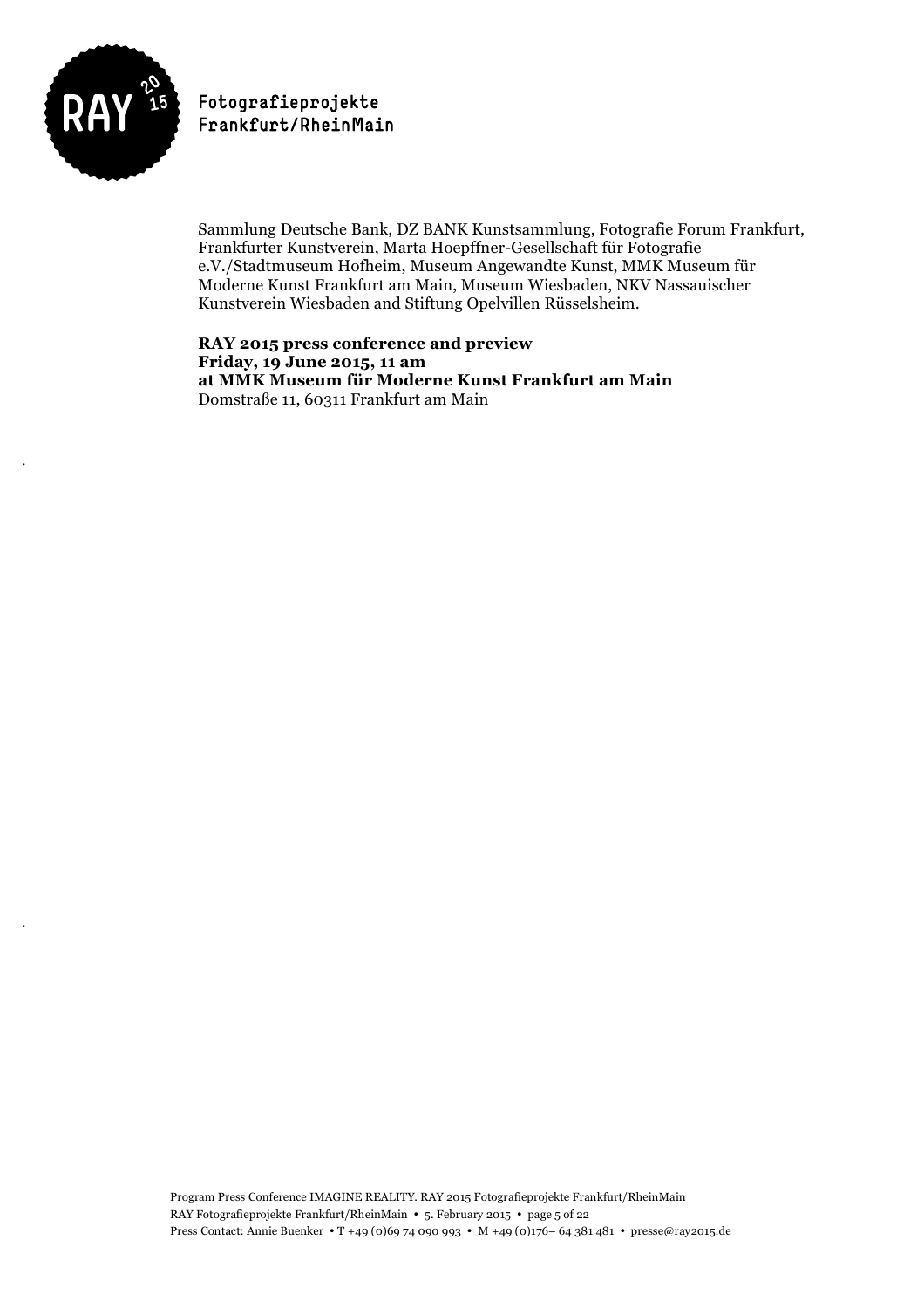

Main exhibition – Introduction to the theme

# **IMAGINE REALITY RAY 2015 Fotografieprojekte Frankfurt/RheinMain**

In close cooperation with international artists, RAY 2015 presents outstanding positions of contemporary photography. From June 20 until September 20, 2015, the Fotografie Forum Frankfurt, the Museum Angewandte Kunst and the MMK Museum für Moderne Kunst Frankfurt am Main are collectively showing the main exhibition of RAY 2015 **IMAGINE REALITY**. 28 contemporary artists have taken fragments of reality to their source in order to create imaginary and visionary worlds. In doing this, they move between documentary, applied and artistic photography.

Early pioneers of the art of photography already fathomed the possibilities of this medium apart from the original intent of its invention. Artists used the process, which initially was for making life-like pictures possible, for their own unforeseeable purposes: for the creation of illusions, for pictorial realities that were designed and staged. Using equipment such as the magic lantern or the camera obscura, they were closer to the carneys and illusionists of the 19<sup>th</sup> century than to the documentarians of their time.

One and a half centuries later, parallel worlds and identities have obtained entry into our every-day life through digital media. For the consumer, there is a multitude of means available to travel within two realities or to create them. This poses new challenges to the reflectivity and complexity of artistic photography. While the separation between reality and imagination has become less defined, the act of transformation has gained in significance and has itself become the subject of artistic inquiry.

The group exhibition **IMAGINE REALITY** investigates these processes: through the unlimited possibilities for producing, developing and preparing pictures in the present-day, a multifaceted spectrum opens new interpretations of these transformation scenarios. Visual worlds have emerged that testify to our present as well as point to our future. How can we and would we like to see the world today? How are new perspectives due to the alienation or dissolution of every day realities created through and in photography? How do we develop beyond the documentary language of pictures, the philosophical and existential aspects of human and tangible entities that are conveyed in our time? The exhibit introduces artistic positions that remove themselves from the demands of authenticity and consciously oppose the flood of pictures of private a well as social occasions. Real and virtual space, documentation and staging penetrate their works and lead to an expansion of reality.

The photographic means that are used are as multifarious as the history of photography and reflect the transformation of the medium: Traditional photographic processes and new processes, due to possibilities incurred by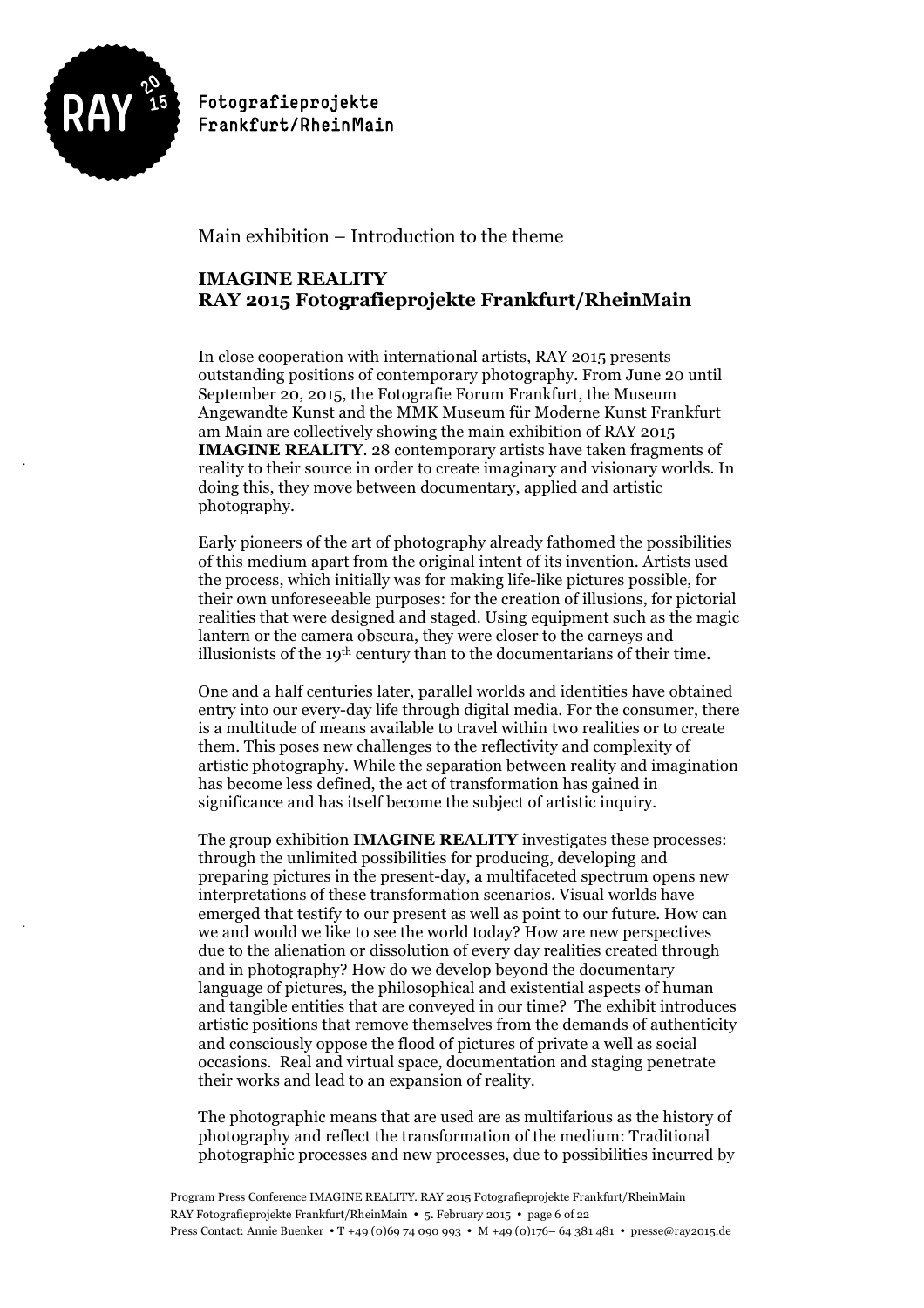

technological developments, are likewise being used in current artistic photography. Thus **John Stezaker** (\*1949) and **Abelardo Morell** (\*1948) go back to analog picture formation using collage techniques or camera obscura. Photographers such as **Viviane Sassen** (\*1972) and **Barbara Kasten** (\*1936) create abstract motifs, playing with light, shadow and perspective. Thereby the three-dimensional levels merge, resulting in new and often unexpected correlations.

The expansion of photography through scientific and digital processes led artists such as **Beate Gütschow** (\*1970) or **Simon Starling** (\*1967) to a debate with transformation processes; one that starts from individual elements of reality and ends up in the utopian as well as the dystopian. Gütschow photographs building fragments throughout the world and brings them together to form fantastical architectures. Another expression of the artistic debate with transformation processes, is encountered by the observer in the work of the British concept artist Simon Starling. He runs his original materials through complex production and transformation processes, which bear witness to our present living conditions in their global dimension. 

The works of artists such as **Lucas Foglia** (\*1983) or **Cristina de Middel** (\*1975) aesthetically follow a documentary approach, revealing however a shift in reality upon closer look. Lucas Foglia breaks from the tainted stereotypical perception of the American West and creates surreal worlds with his landscapes portrayed. Cristina de Middel transposes fictitious stories in her series "This is what hatred did" (2014) into images. They are based on the short story collection by Nigerian author Amos Tutuola, "My life in the bush of ghosts" and are staged in Makoko, the notorious floating slums of Lagos.

With all of the various processes and possibilities of this medium, this exhibition shows what these artists have in common: Their images lead through a transformation of the environment into a world in which reality and fiction, facts and illusion are inseparably woven together.

Next to the main exhibition, the team of curators works closely together with this year's partner institution curators, who are developing monographic exhibits alongside new productions. These tie in to the exhibition theme **IMAGINE REALITY**.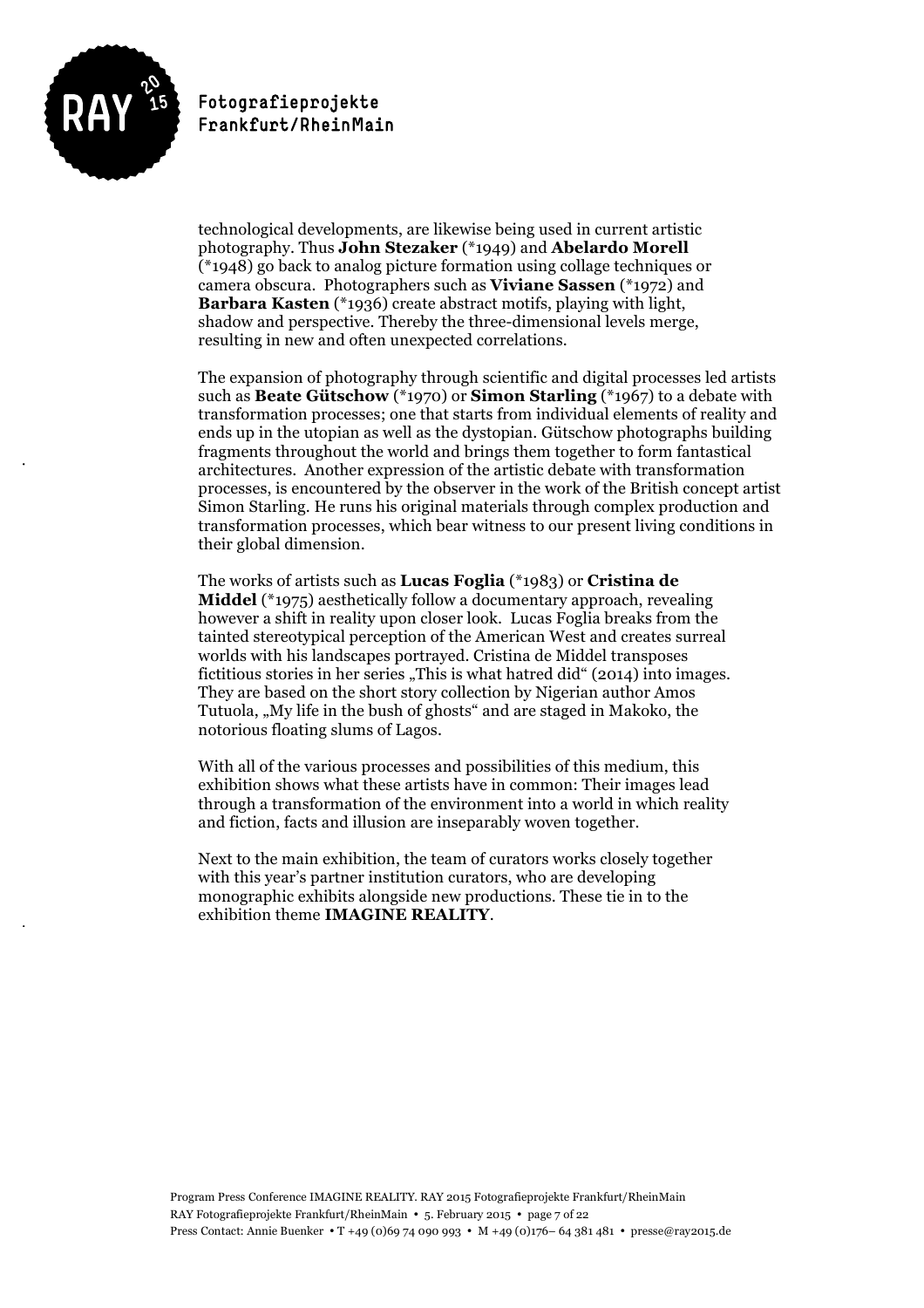

Main exhibition – Artists

### **IMAGINE REALITY RAY 2015 Fotografieprojekte Frankfurt/RheinMain**

Sonja Braas (\*1968 DE/US), Barbara Breitenfellner (\*1969 AT), Sophie Calle (\*1953 FR), David Claerbout (\*1969 BE), Jonas Dahlberg (\*1970 SE), Hans Op de Beeck (\*1969 BE), Cristina de Middel (\*1975 ES), Klaus Elle (\*1954 DE), Jan Paul Evers (\*1982 DE), Lucas Foglia (\*1983 US), Joan Fontcuberta (\*1954 ES), João Maria Gusmão & Pedro Paiva (\*1979/\*1977 PT), Beate Gütschow (\*1970 DE), Barbara Kasten (\*1936 US), Annette Kelm (\*1975 DE), Cinthia Marcelle (\*1974 BR), Maix Mayer (\*1960 DE), Sanaz Mazinani (\*1978 IR/CA), Abelardo Morell (\*1948 CU/US), Yamini Nayar (\*1975 US), Miguel Rio Branco (\*1946 BR), Viviane Sassen (\*1972 NL), Kathrin Sonntag (\*1981 DE), Simon Starling (\*1967 GB), Anoek Steketee (\*1974 NL), John Stezaker (\*1949 GB), Jan Tichy (\*1974 CZ/US), Wolfgang Zurborn (\*1956 DE).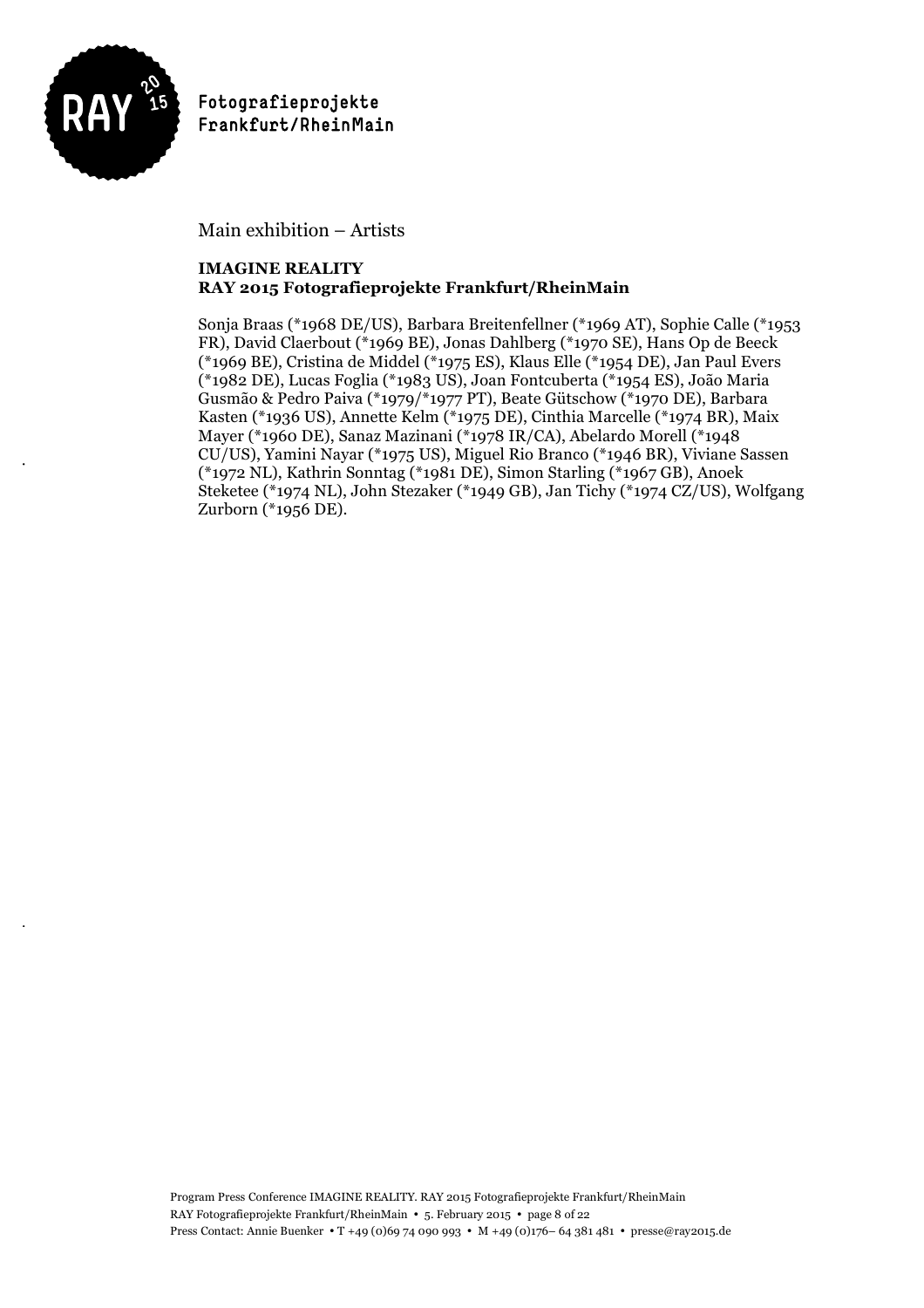

Main Exhibition – Venues

# **IMAGINE REALITY RAY 2015 Fotografieprojekte Frankfurt/RheinMain**

### **Fotografie Forum Frankfurt**

The Fotografie Forum Frankfurt (FFF) is a unique center that exhibits all aspects of photography in highest quality and promotes the importance of the medium as a universal, visual language. Since its foundation in 1984, the FFF has presented the many-sidedness of photography in over 240 exhibitions to date and has been a platform for critical dialogue within the medium. Through a widely diverse program consisting of exhibitions, publications, workshops, lectures and symposia, the continuing development and classical interpretation of photography have been highlighted. The emphasis has been to present photographic works of international or national visual makers, individual exhibitions of historical and contemporary icons to exciting group exhibitions from international up and coming talents to the general public.

Fotografie Forum Frankfurt Braubachstraße 30 – 32 60311 Frankfurt am Main www.fffrankfurt.org

### **Museum Angewandte Kunst, Frankfurt am Main**

As a vibrant location of discovery, the Museum Angewandte Kunst in Frankfurt am Main directs its focus on the perception of societal currents and developments, with an emphasis on design, performance and fashion. Against the background of its significant collections, it wants to make the hidden visible and to establish relationships between the events and the stories around things. The alternating exhibitions reveal cultural values and ever changing circumstances of life. In addition, they point also to the question of what applied art is today and what it can do and demonstrates the opposing poles of function and aesthetic benefit.

Museum Angewandte Kunst Schaumainkai 17 60594 Frankfurt am Main www.museumangewandtekunst.de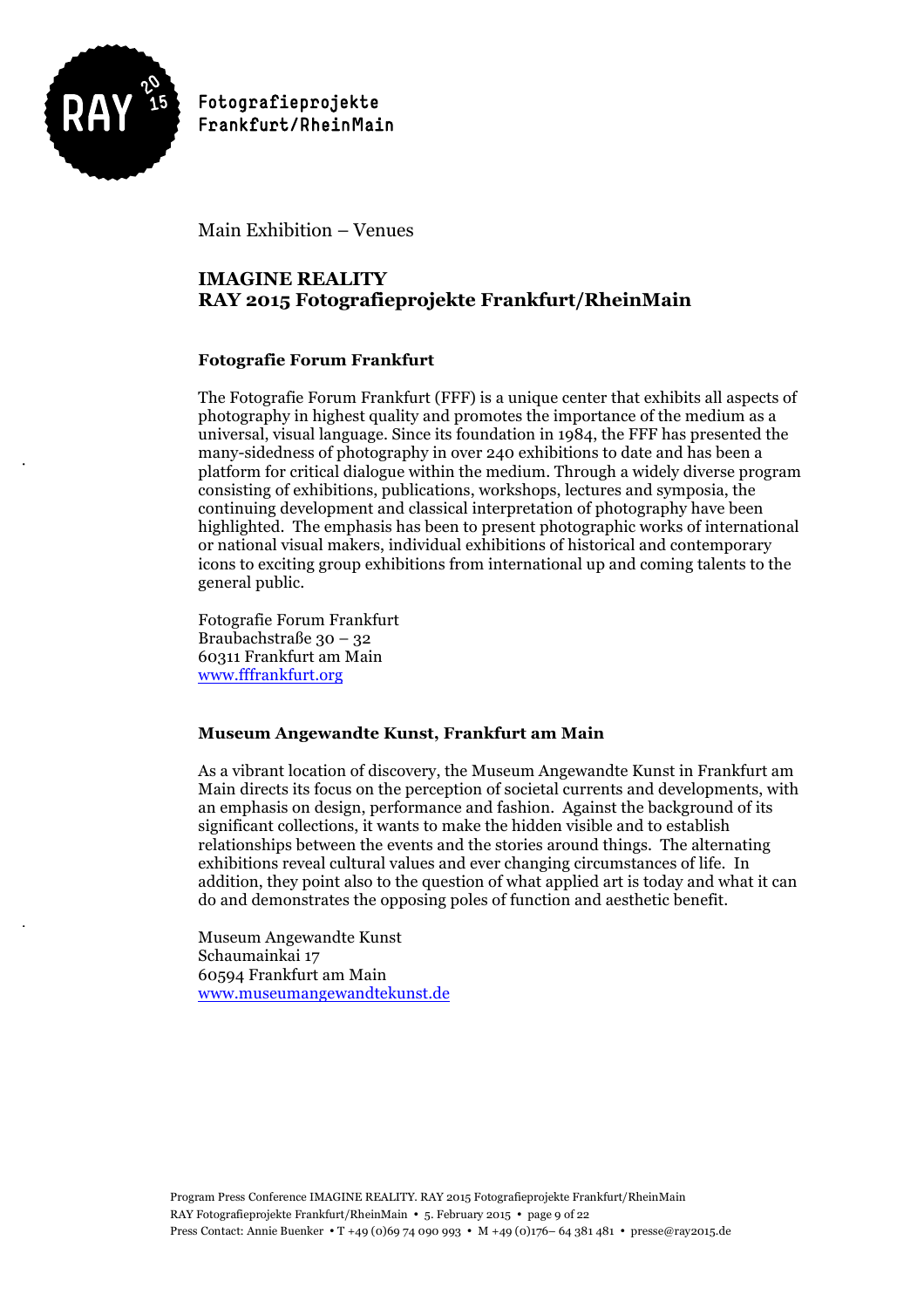

### **MMK Museum für Moderne Kunst Frankfurt am Main**

The MMK Museum für Moderne Kunst Frankfurt am Main belongs to the worldwide leading museums for contemporary art and in its comparatively short history has taken its place in the international museum landscape. Since the Museum opened in 1991, its building, which stands today as a classic example of postmodern architecture, has become an integral and important hub for cultural and social life in Frankfurt. Today, the MMK Collection is comprised of over 5,000 works of international art from the 1960s to contemporary art. Since its foundation, the medium of photography has been equally collected along with other categories such as installation, painting, sculpture and film. With over 2,600 works of photography, the MMK Museum für Moderne Kunst has built up an outstanding collection of international contemporary photography.

MMK Museum für Moderne Kunst Frankfurt am Main Domstraße 10 60311 Frankfurt am Main www.mmk-frankfurt.de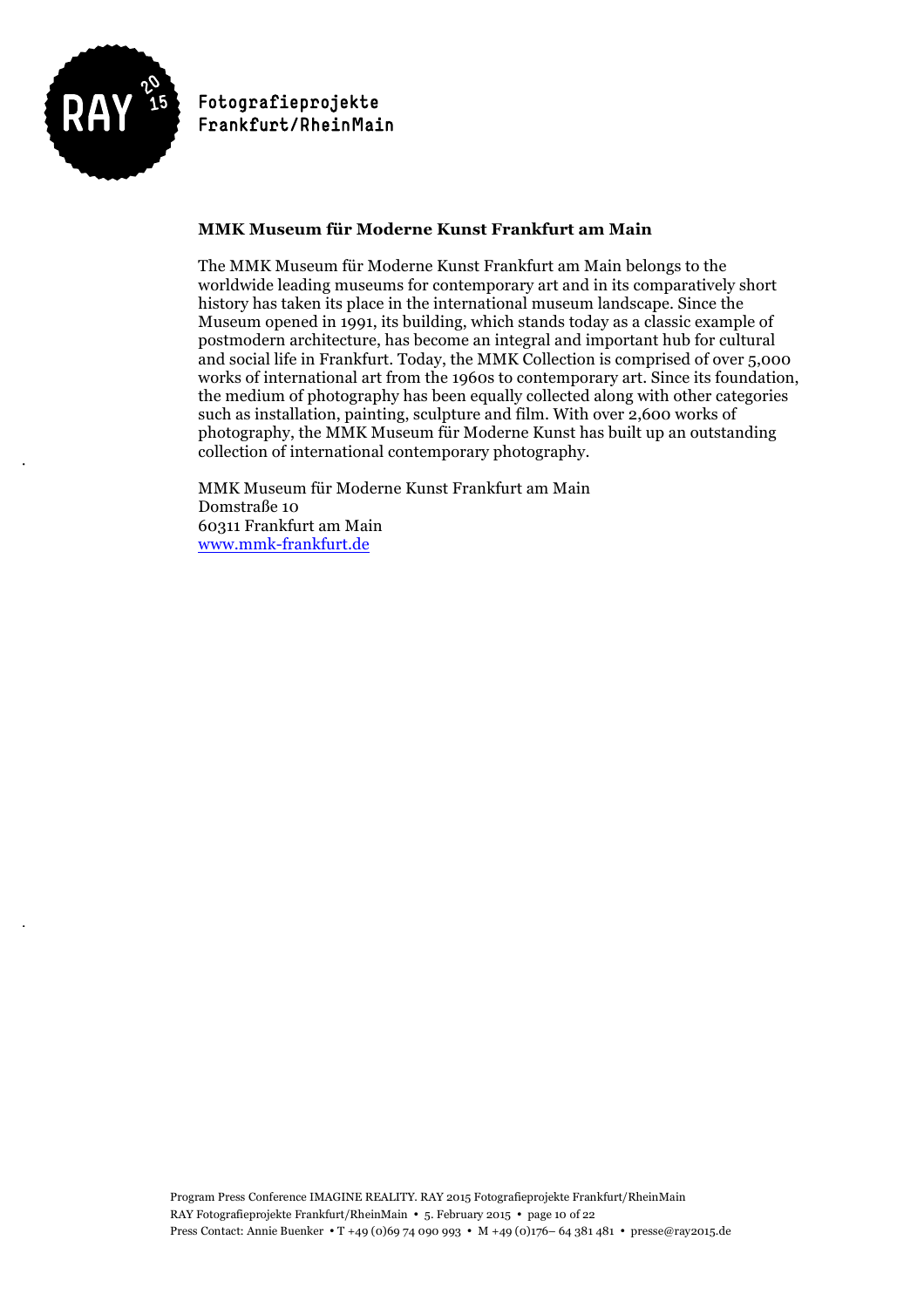

RAY 2015 – Partner Projects ART FOYER – DZ BANK Kunstsammlung

# **IMAGINE REALITY RAY 2015 Fotografieprojekte Frankfurt/RheinMain**

### **Die Idea of Landscape**

26 June – 5 September 2015

The exhibit "The idea of landscape" being presented within the framework of RAY 2015 in the ART FOYER of the DZ BANK Art Collection shows contemporary examination of the landscape motif by international art photographers. For the artist, it's not about a perfect reproduction of nature as in the tradition of classical landscape painting but rather about visualizing a world of thought. The landscape as shown in these works is on the one hand a conceptual object that on the other hand is converted into abstraction. The landscape is here indeed a contributor to the photographic processes; the sculptural result leaves the assumed photographic touch of reality behind however and points out that each picture is an abstraction and interpretation of reality. A spectrum of diverse positions can be seen from established artists such as **Valie Export** and **Detlef Orlopp** to young art photographers such as **Jose Dávila**, **Adrian Sauer** and **Anna Vogel**.

The ART FOYER of the DZ BANK Art Collection shows four changing exhibits per year in approximately 300 sqm of exhibition space. The Collection, consisting of over 7000 works from approximately 700 artists, is dedicated to the photographic image in international contemporary art.

**Curator:** Dr. Christina Leber

#### **Press Contact**

DZ BANK AG, Platz der Republik, 60265 Frankfurt am Main Uli Kuhn, Press Spokesperson Telefon: +49 (0)69 7447-2381, Fax: +49 (0)69 7447-90309 presse@dzbank.de www.dzbank-kunstsammlung.de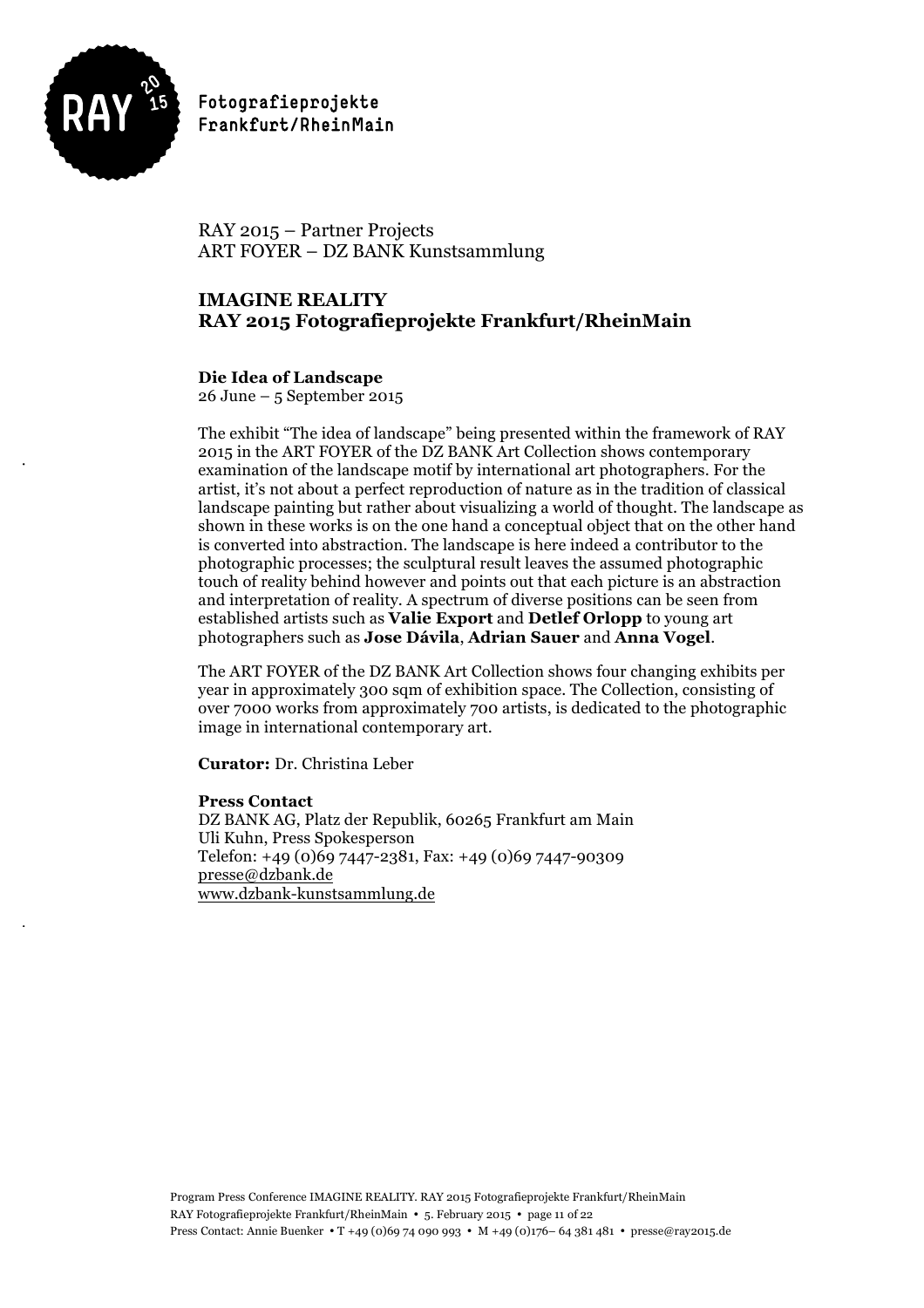

RAY 2015 – Partner Projects Darmstädter Tage der Fotografie

# **IMAGINE REALITY RAY 2015 Fotografieprojekte Frankfurt/RheinMain**

### **Georges Rousse**

28 June – 30 August 2015 Opening: 27 June 2015

For RAY 2015, the Darmstädter Tage der Fotografie (Darmstadt Days of Photography) is showing a new production by the French artist **Georges Rousse** (\*1947). Rousse engages himself with space and its transition into a two dimensional image. He uses material, color and wood constructions to create twoor three-dimensional objects, which he then photographs from a predetermined fixed position. In so doing, his intervention and the architectural structure merge. The effect of his images goes far beyond trompe-l'oeil- or an op-art aesthetic, and is much more a penetration of picture and space that join together in such a way as to create a new entity. At the beginning of December, Georges Rousse visited Darmstadt scouting possible locations for a new production: an abandoned US armed forces barracks, the Hessische Landesmuseum Darmstadt, a small art gallery, a World War II fall-out shelter and the Hofgut Oberfeld. In addition to the new production, further current works can be seen at the Designhaus Darmstadt.

The Darmstädter Tage der Fotografie originated from an initiative of photographers in 2004. Since then, this international festival numbers amongst the most important German photography events. It sets relevant themes and promotes interdisciplinary discourse in photography. The festival exhibits offer a unique and in-depth, often surprising synopsis, of how art photographers interpret a respective theme. Alongside established photographers, up-and-coming artists have the chance to present their new perceptions and photographic approaches at various exhibition locations. For artists and visitors alike, the festival offers a lively platform for mutual discoveries and personal exchange. The Darmstädter Tage der Fotografie has been from the beginning a part of the RAY Fotografieprojekte Frankfurt/RheinMain.

**Curator:** Gregor Schuster

### **Contact and program information:**

Darmstädter Tage der Fotografie, Kasinostr. 3, 64293 Darmstadt, Telefon: +49 (0)6151 271608, info@dtdf.de, www.dtdf.de.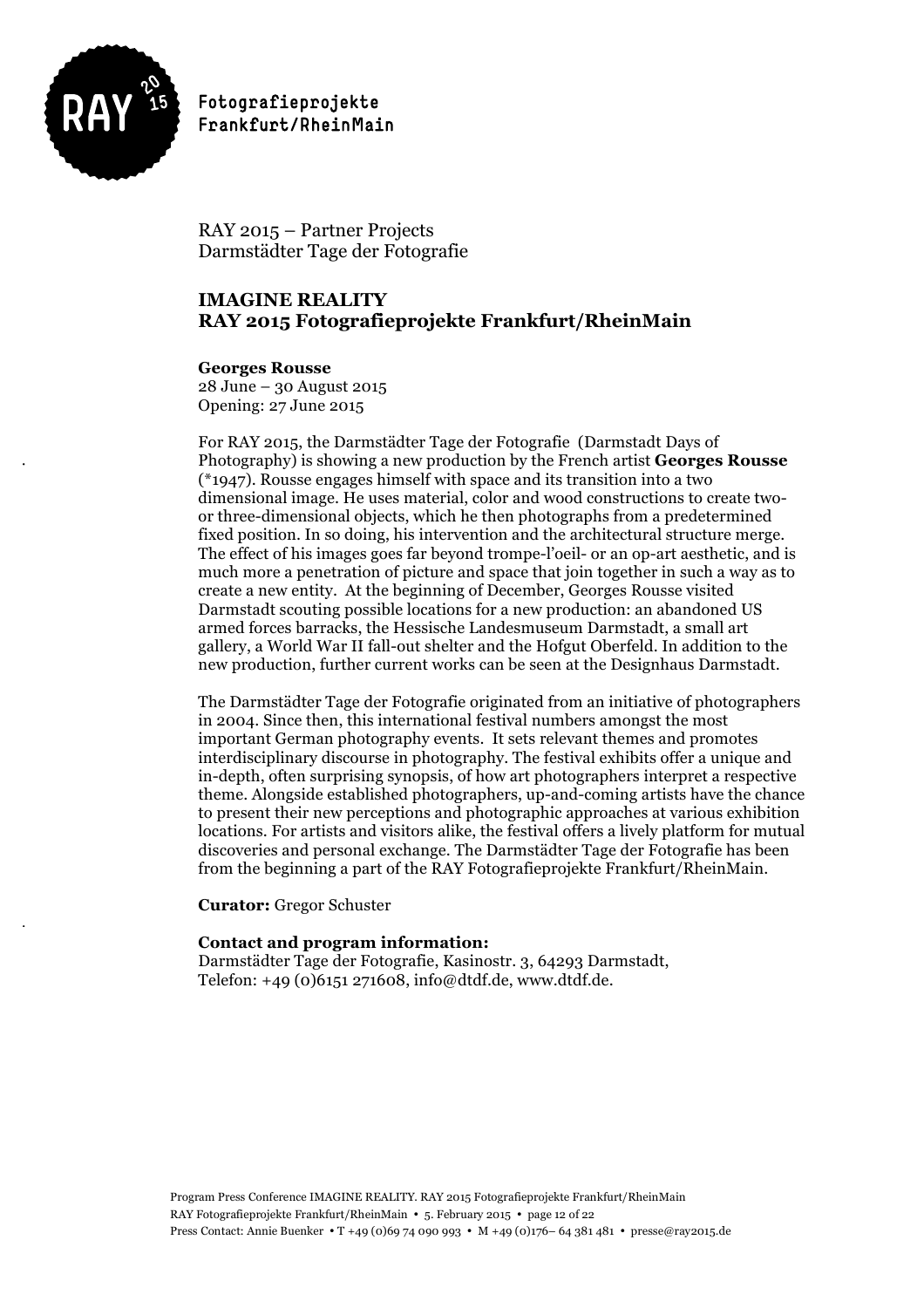

RAY 2015 – Partner Projects Art Collection Deutsche Börse

# **IMAGINE REALITY RAY 2015 Fotografieprojekte Frankfurt/RheinMain**

**Deutsche Börse Photography Prize at the MMK 3 MMK Museum für Moderne Kunst Frankfurt am Main** 20 June – 20 September 2015

During the RAY 2015 photography triennial, the MMK Museum für Moderne Kunst will present the four finalists of the Deutsche Börse Photography Prize 2015 at the MMK 3: **Nikolai Bakharev**, **Zanele Muholi**, **Viviane Sassen** and a joint project by the artists **Mikhael Subotzky & Patrick Waterhouse**. The Deutsche Börse Photography Prize is an annual award established in 1997 by The Photographers' Gallery in London and presented in collaboration with the Deutsche Börse Group every year since 2005. The company has been collecting and supporting contemporary photography for the last 15 years. Every year, a living photo artist who has made a significant contribution to photography the previous year in Europe in the form of an exhibition or publication receives the purse of 30,000 £. The award is considered one of the most prestigious art prizes worldwide. The announcement of the winner will take place on 28 May 2015 within the framework of an award ceremony at the Photographers' Gallery.

### **About the Art Collection Deutsche Börse**

Deutsche Börse Group is one of the world's leading stock exchange companies and also one of the most important promoters of photographic art. The Group owns a large collection of contemporary photography in the form of the Art Collection Deutsche Boerse, which is exhibited at the company's main locations world-wide. The Art Collection now includes groups of works by more than 100 international artists. The company also supports exhibition projects, international museums and Institutions.

**Curator:** Eva Eicker, Deutsche Börse Photography Prize

### **Contact**

Deutsche Börse AG, Mergenthalerallee 61, 65760 Eschborn, Leticia Adam, Media Relations Telephone: +49 (0)69 21112766, media-relations@deutsche-boerse.com www.deutsche-boerse.com/art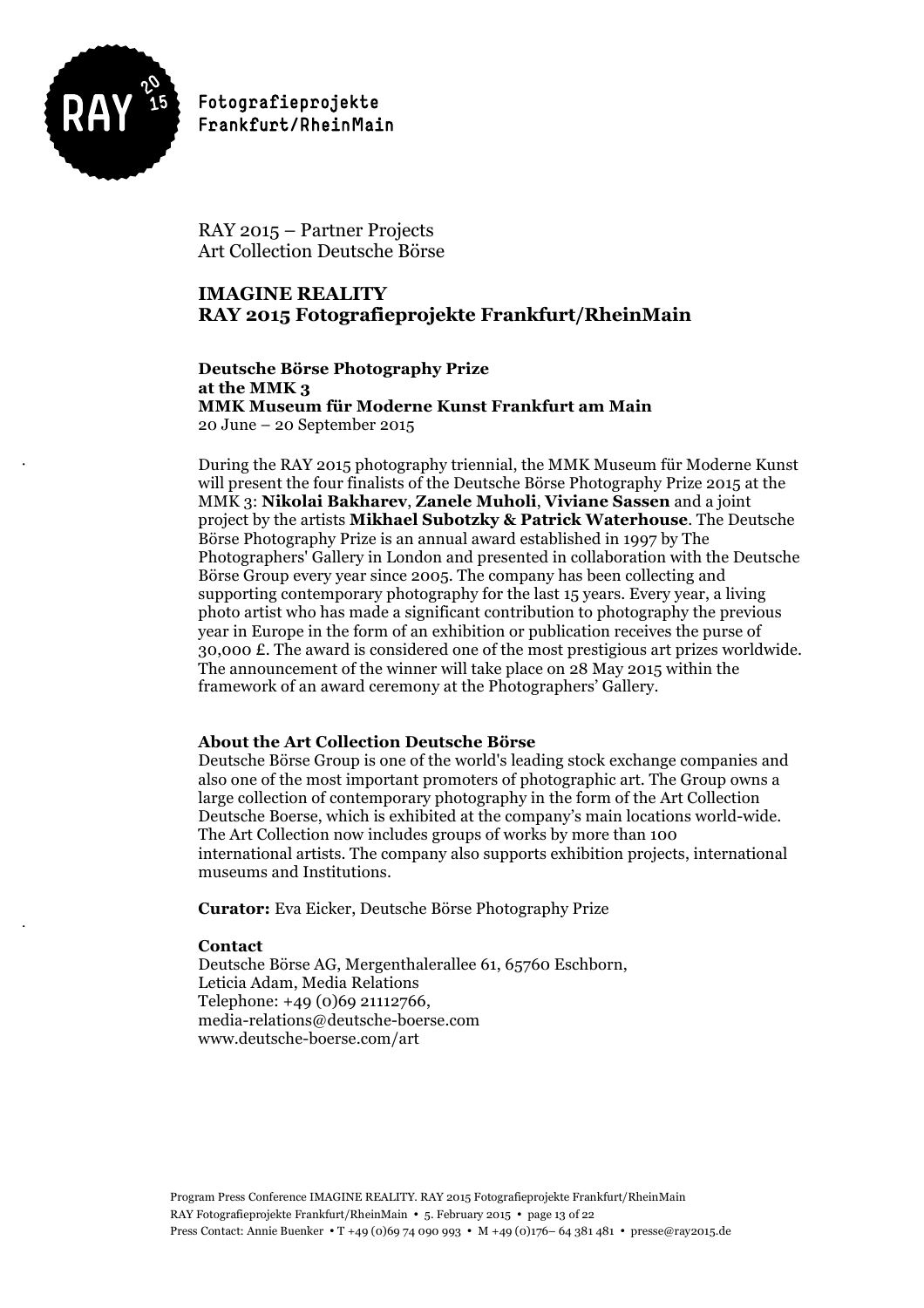

RAY 2015 – Partner Projects Frankfurter Kunstverein

# **IMAGINE REALITY RAY 2015 Fotografieprojekte Frankfurt/RheinMain**

**Trevor Paglen** 20 June – 30 August 2015 Opening: 19 June 2015

On occasion of RAY 2015 the Frankfurter Kunstverein is showing the first comprehensive exhibition of the American artist and activist **Trevor Paglen** in Germany.

In his photographs, photo series and books, Trevor Paglen (b. 1974 in Maryland, USA) penetrates military locations, secret organizations and surveillance objects, whose existence is supposed to be hidden from the public. The artist's projects are dedicated to mostly highly volatile sociopolitical themes and produce an enormous media echo. Through lengthy research, supported by scientists, hobby astronomers and technicians and through the use of state-of-the-art photo-technology, he manages to find, document and reveal state-arranged and undemocratically authorized monitoring and surveillance. In his haunting and aesthetic pictures of military sites, drones and satellites, he combines documentary projection with media and photo theoretical discourse. Depending on the content of his motif, Paglen chooses photographic stylistic means such as blurring, exposure time and zoom and reflects his motif through the act of seeing and optical devices. Spacious shut-in and hidden military sites, whose directive is to collect and connect realms of data, are for example subjected to a microscopic view using special telephoto lenses in his photos. At this visual plane, the relationship the site takes toward the world is reversed. He raises the unfocused and vague to a category in itself. This leads one to take a closer look. Because his pictures are of what is invisible and officially nonexistent, they could be understood as "photography of a state-of-emergency".

Alongside a comprehensive selection of existing photography, this exhibit of Trevor Paglen's works will also present new productions as well as materials and documents from his research.

### **Press Contact**

Frankfurter Kunstverein, Steinernes Haus am Römerberg, Markt 44, 60311 Frankfurt am Main Julia Wittwer (Head of Communications) T +49 (0)69 219 31430 presse@fkv.de www.fkv.de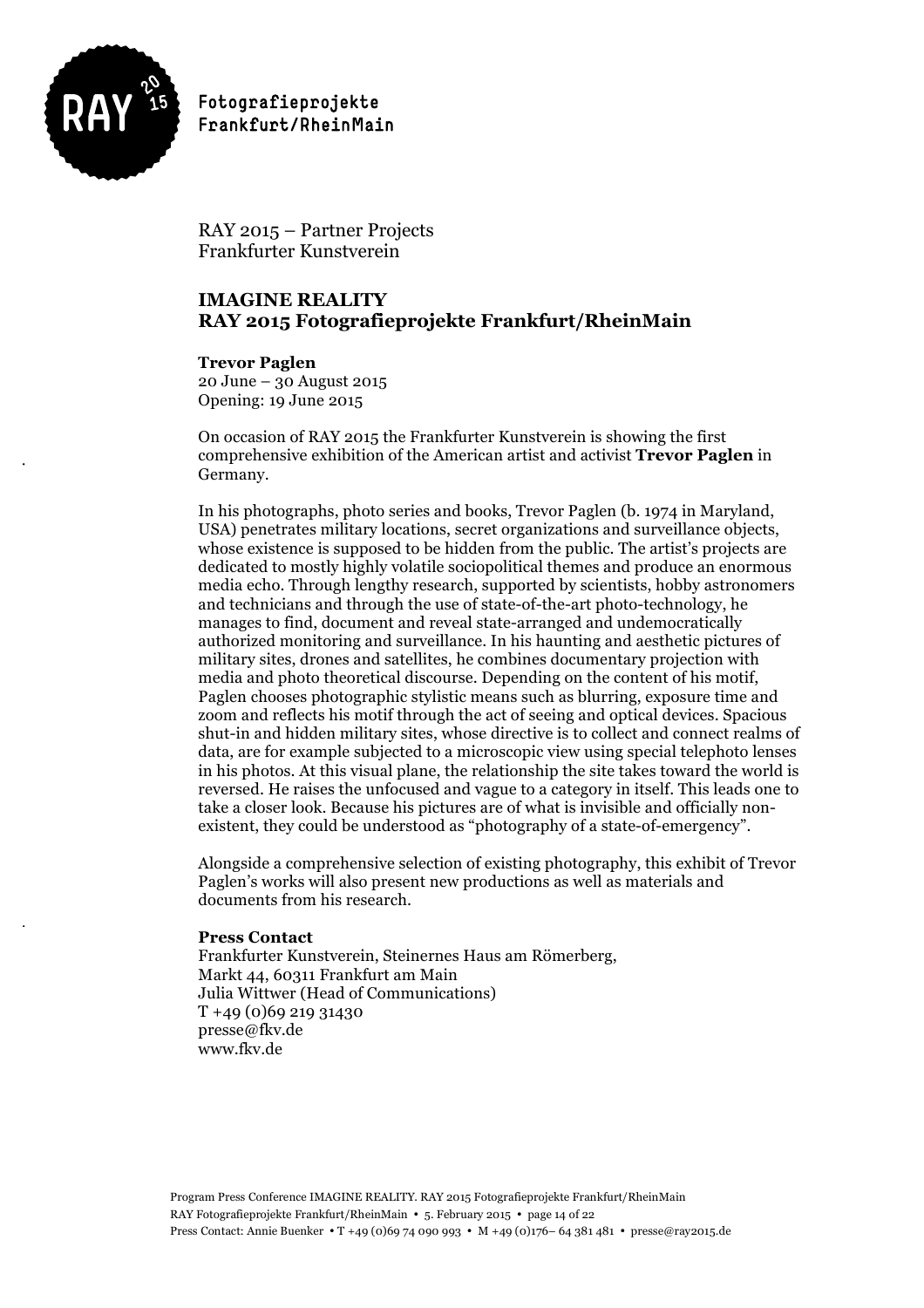

RAY 2015 – Partner Projects Kunst- und Kulturstiftung Opelvillen Rüsselsheim

# **IMAGINE REALITY RAY 2015 Fotografieprojekte Frankfurt/RheinMain**

**Jörn Vanhöfen** 1 July – 20 September 2015 Opening: 28 June

**Jörn Vanhöfen's** images zoom in on upheaval. In recent years, the photographer, born in Dinslaken in 1961, has turned his attention to the destruction of nature in the same way that he has already documented ravaged streets and dilapidated factories in various parts of the world. Nevertheless, his pictures always possess a fascinating beauty while simultaneously serving as a warning about the inevitable consequences of man's actions.

For the photography triennale RAY 2015 Vanhöfen has turned his attention to the Rhine/Main region. The past, present and future of Rüsselsheim and its surroundings are all equally important to him. Subjects such as growth, innovation, unemployment, public dept and the linked transformation of society shape the living environment of the people in the region. For Vanhöfen, his investigation of the present caught between memories of a positive past and a seemingly bleak outlook for the future gives rise to various questions: What can we do today? What can we put off until tomorrow? How can we solve the problems of the future?

A nostalgic view of the days long gone cannot help to answer these existential questions; the tried-and-trusted approaches to solving things cannot settle current and future problems. Equated in the past with affluence and security, nowadays economic growth no longer seems to be the guarantee for social progress.

The art and culture foundation Opelvillen Rüsselsheim was established in 2001 by the city of Rüsselsheim and, since 2004, has been devising and hosting exhibitions on trends and developments in photography. Vanhöfen's photography project will be the first site-specific commissioned work.

**Curator:** Dr. Beate Kemfert

#### **Contact**

Kunst- und Kulturstiftung Opelvillen**,** Ludwig-Dörfler-Allee 9, D-65428 Rüsselsheim, T +49 (0)6142 835907 info@oppelvillen.de www.opelvillen.de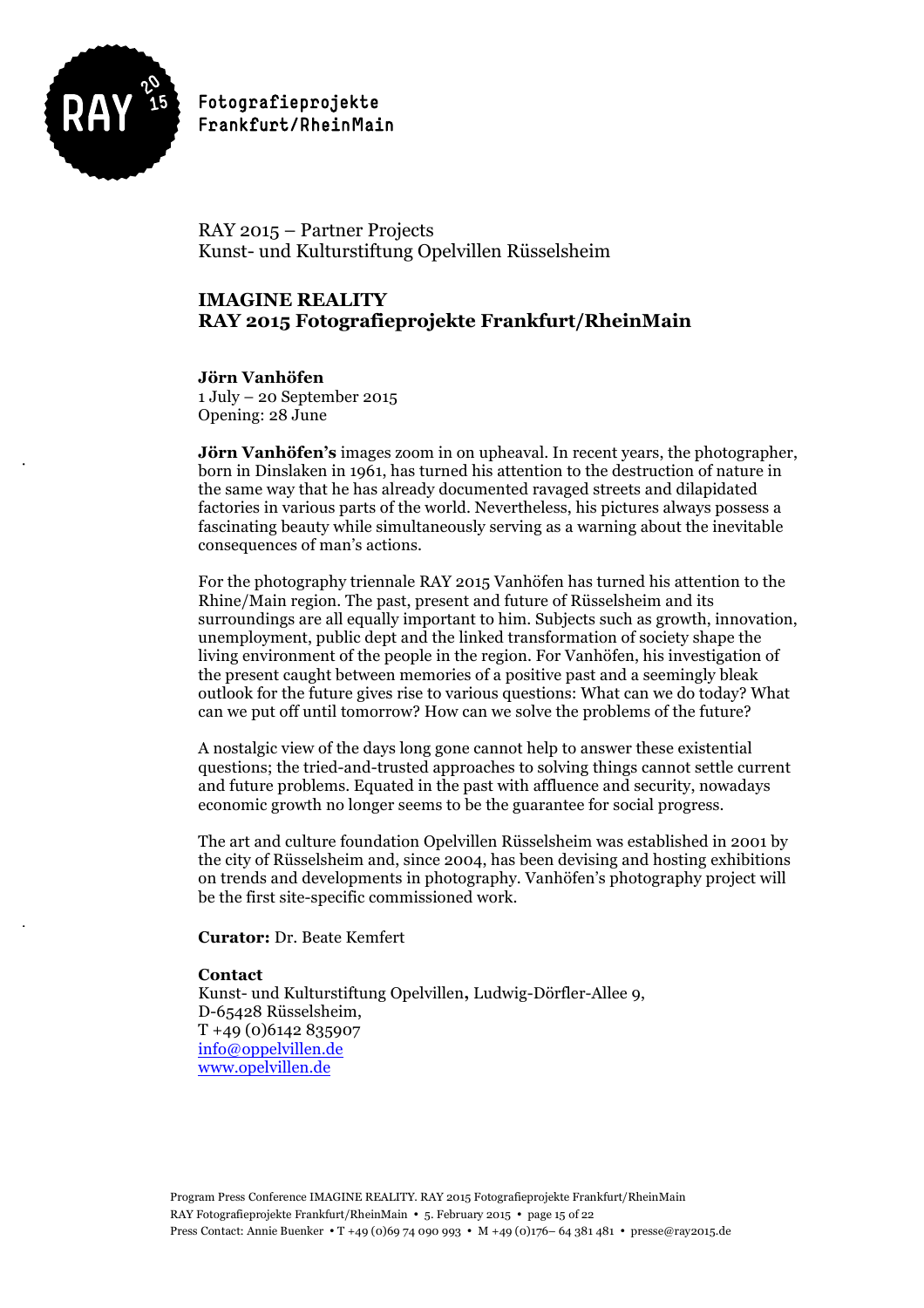

RAY 2015 – Partner Projects Marta Hoepffner-Gesellschaft für Fotografie e.V. im Stadtmuseum Hofheim

# **IMAGINE REALITY RAY 2015 Fotografieprojekte Frankfurt/RheinMain**

### **Sascha Weidner**

22 June – 20 September Opening: Sunday, 21 June

For the theme of RAY 2015 IMAGINE REALITY, the German art photographer **Sascha Weidner** is developing two new works for exhibit in the Stadtmuseum Hofheim. In one work-in-progress-project, he takes on the current status of photography: every second thousands of new pictures will taken, snapped, uploaded, released, manipulated and separated. The work reflects the transformation in photography, which is no longer understood as "evidence", but rather much more as a play with the imagination leading to various realities. The installation "The Observatory" consists of over 250 empty frames that Weidner hangs on the walls of the exhibition room in the Stadtmuseum Hofheim. These empty frames will be filled daily with new pictures that the artist has taken on his trip and digitally sent to Hofheim. In this way, the walls will be constantly filled with pictures and the visitor becomes a traveling companion of the artist.

A further work of Sascha Weidner, "Travelling through China", being presented publicly for the first time at this exhibition, originated during a residence program at the Goethe-Institute China in autumn 2014. Large billboards that display idyllic landscapes from various regions of the country provide thousands of genuine backgrounds for vacation portraits of Chinese city dwellers. This work shows once again how contemporary art photography, fiction and the desire to be immersed into other realities are woven together.

The Marta Hoepffner-Gesellschaft für Fotografie e.V. was founded on May 23, 2001 in the Stadtmuseum Hofheim am Taunus. The Society is committed to the photographer Marta Hoepffner (1912-2000), who lived and worked in Hofheim between 1944 and 1970. Since its foundation, the Marta Hoepffner-Gesellschaft für Fotografie e.V. has arranged tours and lectures in the Stadtmuseum Hofheim and every three years awards the Marta Hoepffner Prize for photography in combination with an exhibit and catalogue.

### **Contact:**

Marta Hoepffner-Gesellschaft für Fotografie e.V., Alt Schwanheim 44, 60529 Frankfurt a.M. T +49 (0)69 35350671, info@hoepffner-preis.de, www.hoepffner-preis.de

Stadtmuseum Hofheim am Taunus, Burgstraße 11, 65719 Hofheim, T +49 (0)6192 900 305, stadtmuseum@hofheim.de, www.hofheim.de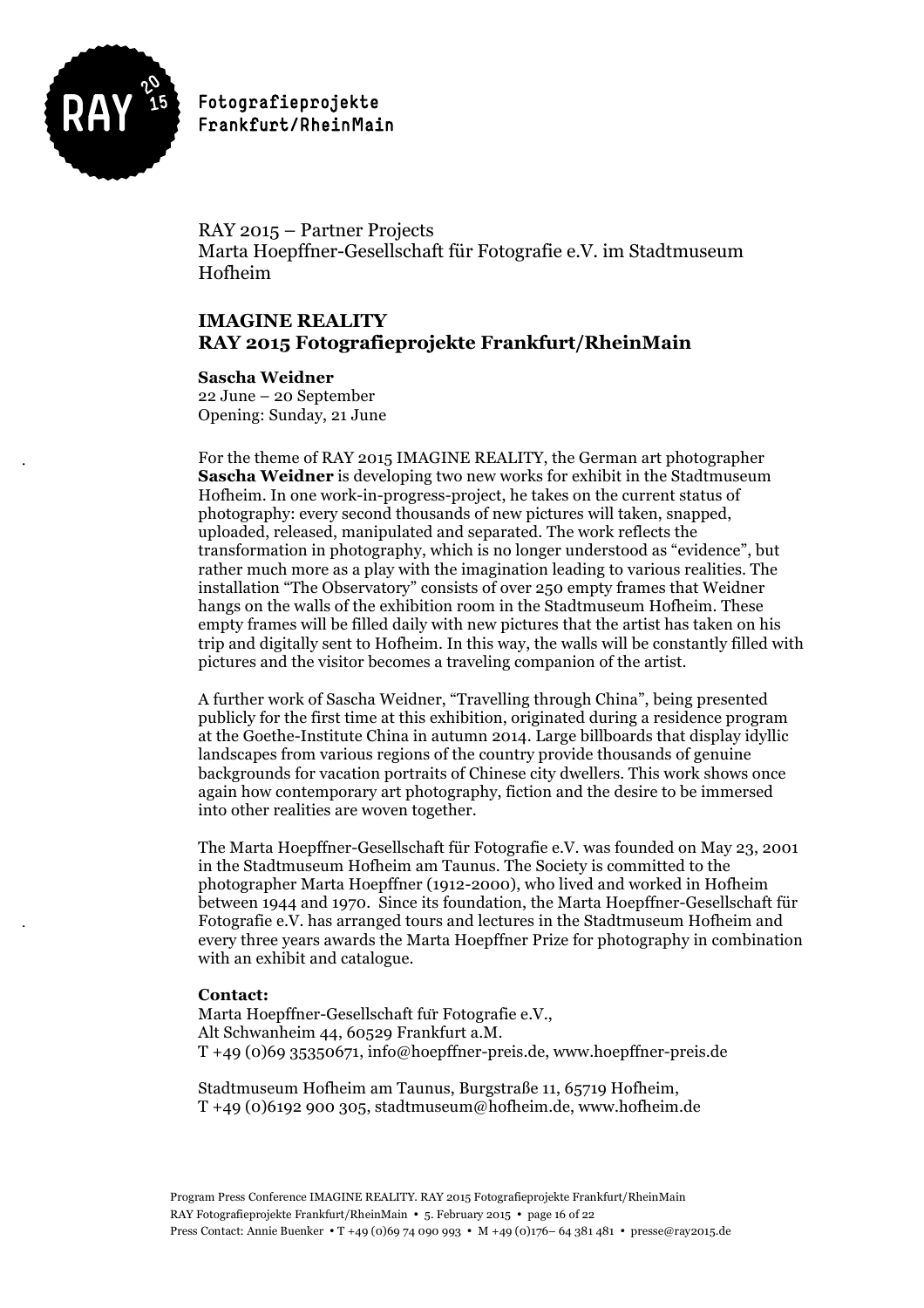

RAY 2015 – Partner Projects Museum Wiesbaden

## **IMAGINE REALITY RAY 2015 Fotografieprojekte Frankfurt/RheinMain**

### **Nicole Ahland. Non-Space – The thing about light**

19 June – 13 September 2015 Opening: 18 June 2015

**Nicole Ahland** (\*1970) counts as one of the most exceptional present day art photographers. For this exhibit, the artist will plan and realize a new multipart complex room series. Nicole Ahland photographs rooms. She has mastered the form of suggestion as a language of extreme reduction and simultaneously uses immense precision when working with photographic means. In her room pictures, she accumulates light in a highly sensitive way, sometimes in great amounts, sometimes in small doses. She removes the partition between the surface displaying her motif and the actual production process, allowing them to flow together.

Her art deals with light; she gives light substance. She has developed her own photographic language. A language in which her works emerge as worlds where themes such as evasion, emptiness, stillness, and seeing are orbiting within, created by her own radical minimalist way of dealing with space and light.

The Museum Wiesbaden has an excellent international reputation due to its outstanding Expressionist collection. This collection has been formed with an emphasis on installations, objects, sculptures and paintings from the second half of the 20th century. Moreover, the Museum presents outstanding special exhibitions from the old masters to international contemporary art as well as natural history.

**Curator:** Dr. Peter Forster

### **Contact**

Museum Wiesbaden Hessisches Landesmuseum für Kunst und Natur Friedrich-Ebert-Allee 2, 65185 Wiesbaden T +49 (0)611 335 2250 museum@museum-wiesbaden.de

Opening Hours: Tue & Th 10 am – 8 pm, We & Fr – Su 10 am – 5 pm, Mo closed www.museum-wiesbaden.de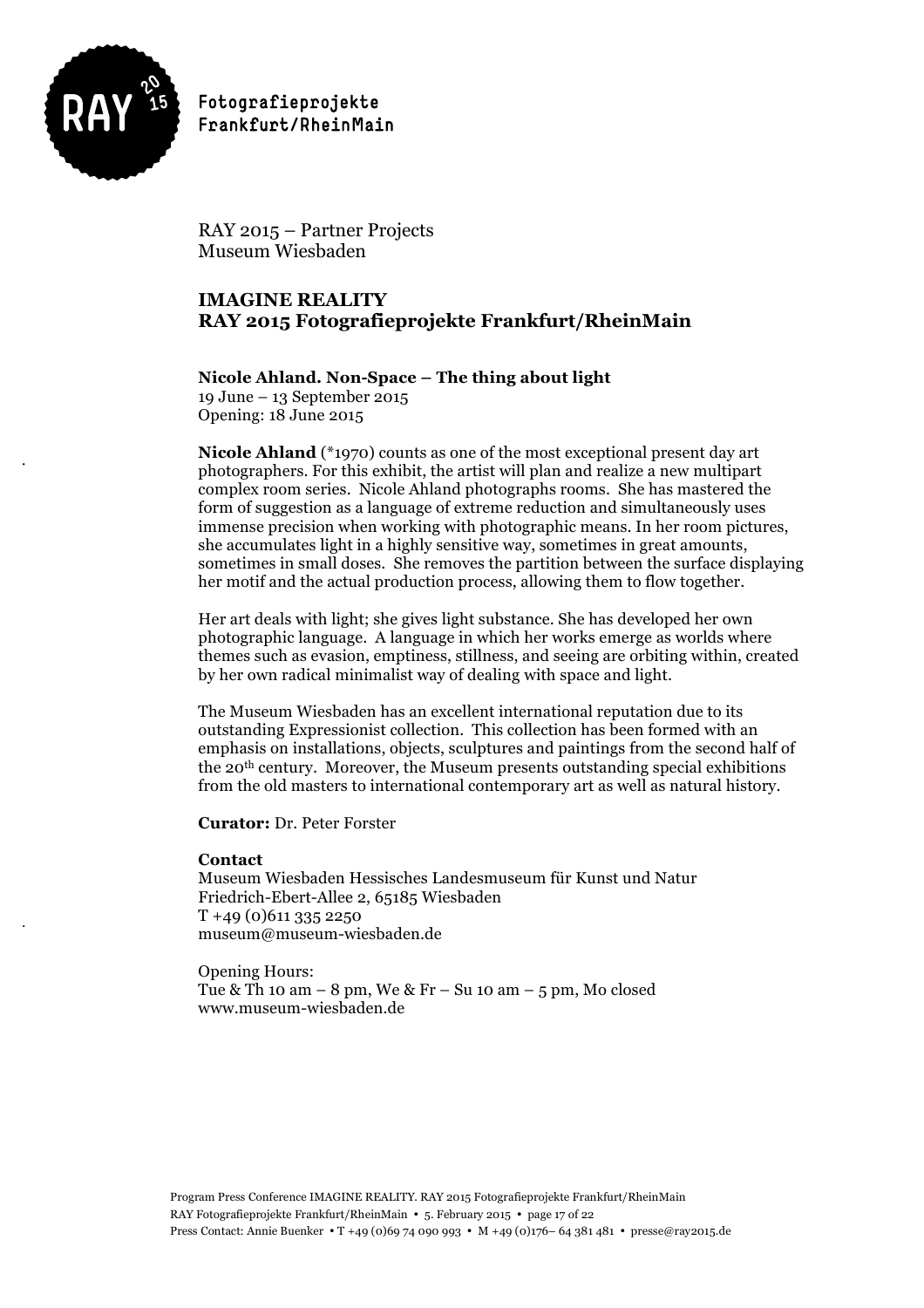

RAY 2015 – Partner Projects NKV Nassauischer Kunstverein Wiesbaden

### **IMAGINE REALITY RAY 2015 Fotografieprojekte Frankfurt/RheinMain**

### **Ming Wong "Me in Me"**

19 June – 2 August 2015 Opening: 18 June, 7 pm

In his film and photography project "Me in Me", **Ming Wong** isolates the figure of the idealistic Japanese woman from three recurring archetypes in Japanese cinema. Ming Wong takes the roles of the Geisha, the Manga-hero and the traditional housewife and slips them into the role of the woman as a lonely creature, misplaced in a patriarchal context looking for fulfillment and belonging. As a result of this search, the protagonist in the end defines her notion of self and finds her will to survive.

Foundation and metamorphosis of identity are Wong's central themes. He traces phenomena such as alienation, medial visual worlds and stereotypes and sets them cinematically, partly enhanced by installations, into scenes. In this way, the work "Me in Me" asks the question: to what extent do gender-specific role images from the medial visual worlds over the last century mold our self-concept or our societal understanding. It is this key question going beyond what is purely medial that links his work with the RAY Fotografieprojekte Frankfurt/RheinMain. This is the first site-specific installation of his video piece "Me in Me".

The NKV Nassauischer Kunstverein Wiesbaden was founded in 1847 by the citizens of Herzogtum Nassau as the "Society of Friends for Fine Arts" and has hence since 167 years counted as one of the most traditional Art and Cultural institutions in the capital city of Hesse. Since that time, the NKV has been committed and consistent in showing and procuring contemporary art and offering young and not yet established artists and cultural producers an experimental site and spring board into their professional career. The focus of the exhibition activities is cultivating the promotion and advancement of young emerging experimental art from Germany and other countries. Conscious of the cultural history of Wiesbaden, they promote young artists with an annual international grant "Follow Fluxus – after Fluxus", whose works suggest ideas inherent to the Fluxus art movement in order to keep the art current alive.

### **Curator:** Elke Gruhn

#### **Press Contact**

NKV Nassauischer Kunstverein Wilhelmstraße 15, 65185 Wiesbaden T +49 (0)611 301136 presse@kunstverein-wiesbaden.de www.kunstverein-wiesbaden.de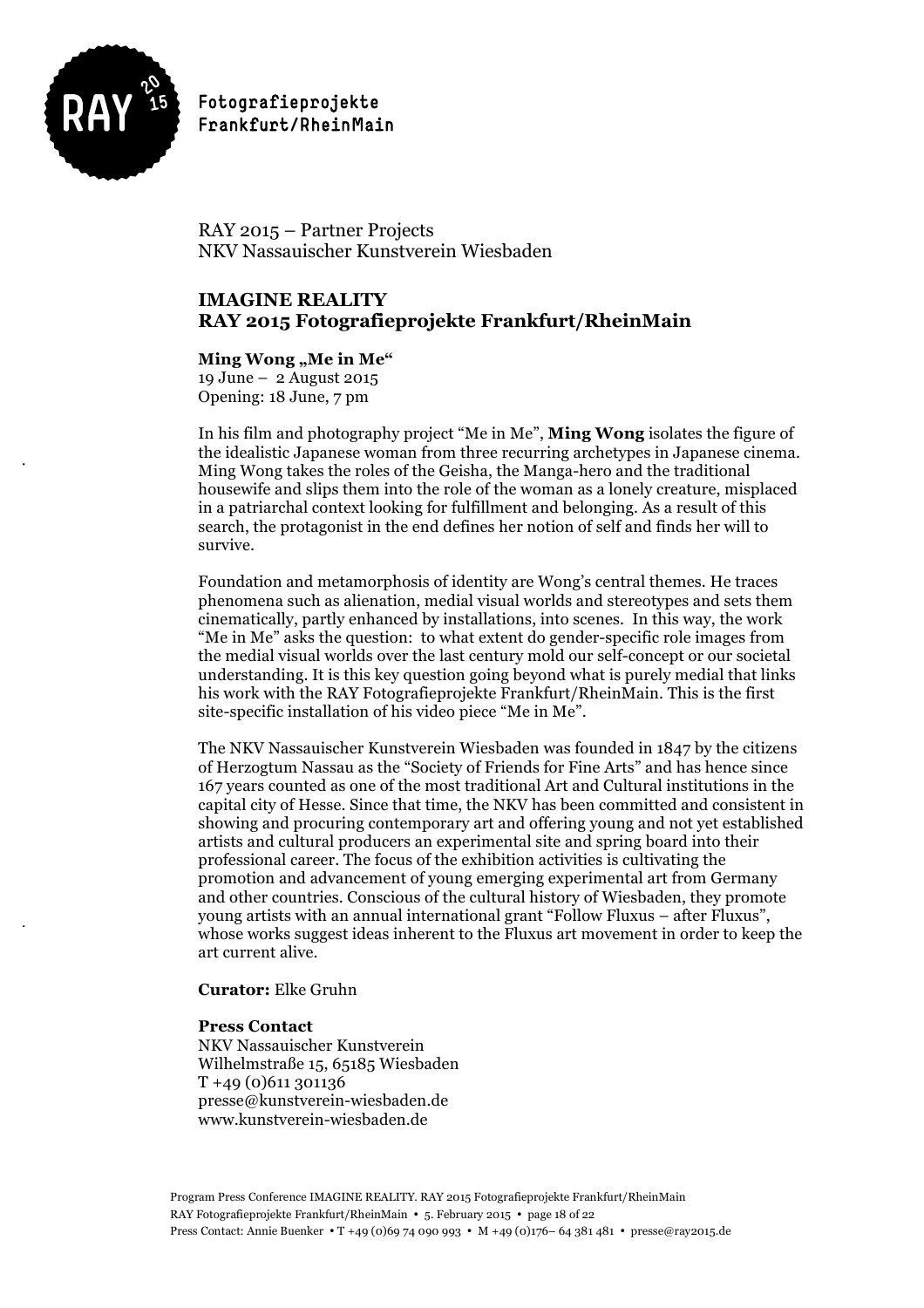

## Initiator, support and media partners

# **IMAGINE REALITY RAY 2015 Fotografieprojekte Frankfurt/RheinMain**

### **Made possible by**

Gemeinnützige Kulturfonds Frankfurt RheinMain GmbH Ludwig-Erhard-Anlage 1-5, 61352 Bad Homburg T +49 (0)6172 999 4693, F +49 (0)6172 999 9823 www.kulturfonds-frm.de

### **Supported by**

Deutsche Bank AG Taunusanlage 12, 60325, Frankfurt am Main, Germany Dr. Klaus Winkler klaus.winkler@db.com www.deutsche-bank.de/kunst www.db-artmag.de

### **Media Partners**

FAZ Frankfurter Allgmeine Zeitung Rhein-Main Hellerhofstraße 2-4, 60327 Frankfurt am Main Michael Nungässer info@faz.de www.faz.net

Journal Frankfurt Ludwigstraße 33-37, 60327 Frankfurt am Main Christian Spreen cspreen@mmg.de www.journal-frankfurt.de

hr Info Hessischer Rundfunk Anstalt des öffentlichen Rechts Bertramstraße 8, 60320 Frankfurt am Main Oliver Heil oliver.heil@hr.de www.hr-inforadio.de

Aperture Magazine 547 West 27th Street, 4th Floor, New York, NY 10001, USA Dana Triwush magazine@aperture.org

### **Mobility Partner**

DB Vertrieb GmbH Kulturkooperationen Stephenstorstraße 1, 60326 Frankfurt am Main kulturkooperationen@deutschebahn.com www.bahn.de/kultur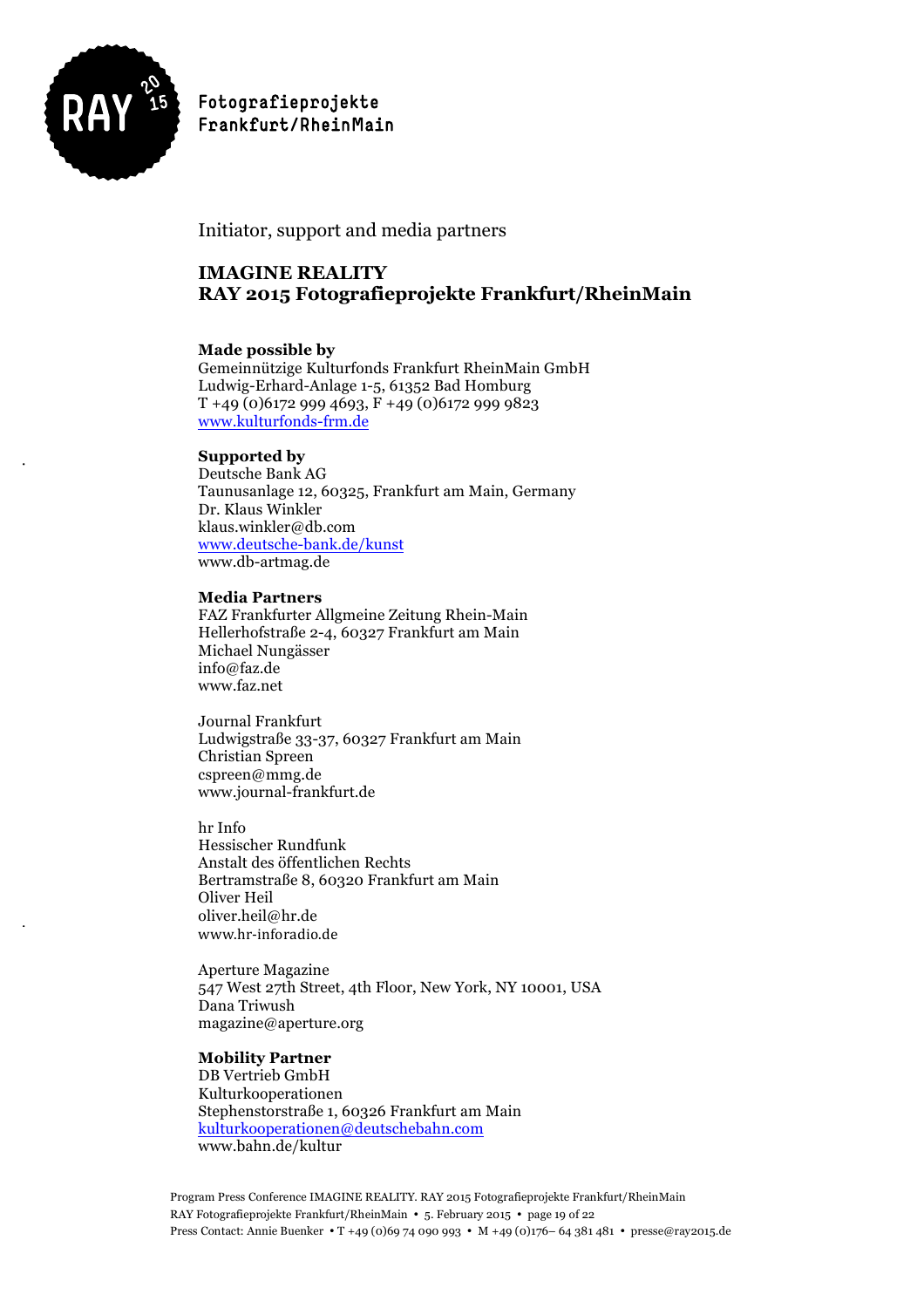

# **Kulturfonds Frankfurt RheinMain**

The Kulturfonds Frankfurt RheinMain was founded on the initiative of the Hessian state government together with the cities and counties for the common good of its citizens, the local cultural institutions, but also in order to increase the attractiveness of the cultural landscape in the Frankfurt Rhine/Main region. Additionally, it promotes large cultural events of national and international significance.

For a polycentric region, which boasts first-class cultural, educational and scientific facilities, a connecting element can create synergies – and thus outstanding results. The Kulturfonds has dedicated itself to this mission.

### **Organization**

The shareholders of the of the Kulturfonds RheinMain are the state of Hesse, the cities of Darmstadt, Frankfurt, Wiesbaden and the Main-Taunus district, as well as the Hochtaunus district. The shareholders delegate their representatives to the cultural committee, where decisions are made on the realisation of projects.

The cultural committee is advised by a board of trustees consisting of outstanding persons from different areas of national and international cultural life and production. Dr. Helmut Müller is the managing director.

### **Projects**

The spectrum of funding is broad, it must be provided however, that the art and cultural projects are outstanding in quality, promote the .. oft he region and strengthen the collaboration of cultural institutions.

Further information and an overview of other funded projects can be found on www.kulturfonds-frm.de

### **Contact**

Kulturfonds Frankfurt RheinMain, Ludwig-Erhard-Anlage 1-5 61352 Bad Homburg

Phone:  $+49(0)6172 - 999 - 4692$ , Fax:  $+49(0)6172 - 999 - 9823$ , kontakt@kulturfonds-frm.de, www.kulturfonds-frm.de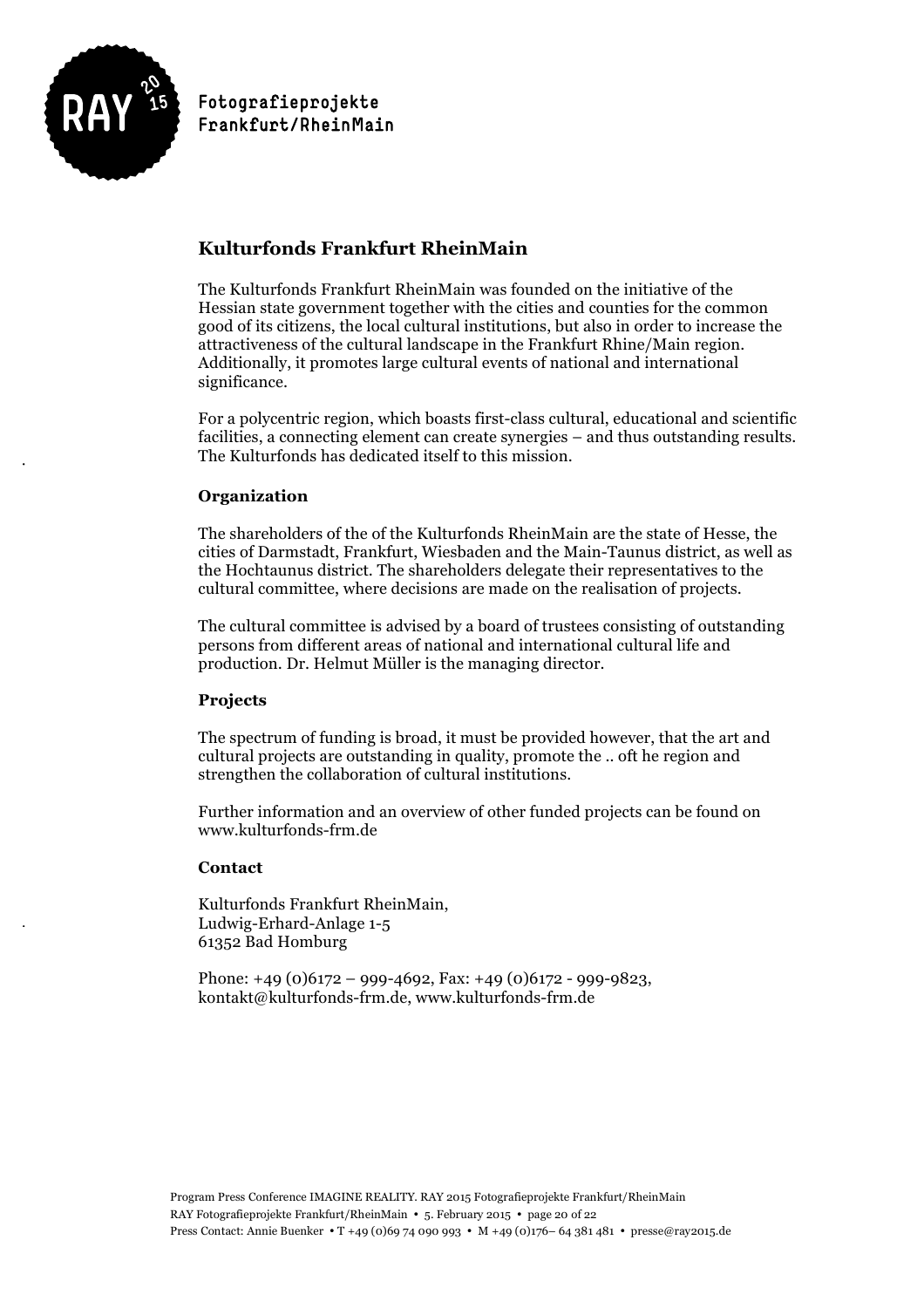

Team/Imprint

# **IMAGINE REALITY RAY 2015 Fotografieprojekte Frankfurt/RheinMain**

### **Directors**

Albrecht Haag (Darmstädter Tage der Fotografie) Sabine Seitz (Fotografie Forum Frankfurt)

**Project Assistant**

Laura J Gerlach

**Spokesperson**

Luminita Sabau

### **Curators**

Anne-Marie Beckmann (Art Collection Deutsche Börse) Peter Gorschlüter (MMK Museum für Moderne Kunst Frankfurt am Main) Jule Hillgärtner (Kunstverein Braunschweig) Alexandra Lechner (Darmstädter Tage der Fotografie) Celina Lunsford (Fotografie Forum Frankfurt) Matthias Wagner K (Museum Angewandte Kunst, Frankfurt am Main)

# **Exhibition Organisation**

Annekathrin Müller

### **Press**

Head of Communication Markus Müller/Büro Müller

Press Officer Annie Buenker

Christina Henneke (MMK Museum für Moderne Kunst Frankfurt am Main) Grit Weber (Museum Angewandte Kunst, Frankfurt am Main) Julia Quedzuweit (Museum Angewandte Kunst, Frankfurt am Main)

# **Catalogue Proofreading**

Andrea Horvay

### **Graphic Design**

Heine/Lenz/Zizka (Frankfurt, Berlin)

### **Head Office**

RAY Fotografieprojekte Frankfurt/RheinMain Braubachstre 30- 32, 60311 Frankfurt  $T + 49 (0)69 74 090 993, F + 49 (0)69 26 839$ info@ray2015.de www.ray2015.de